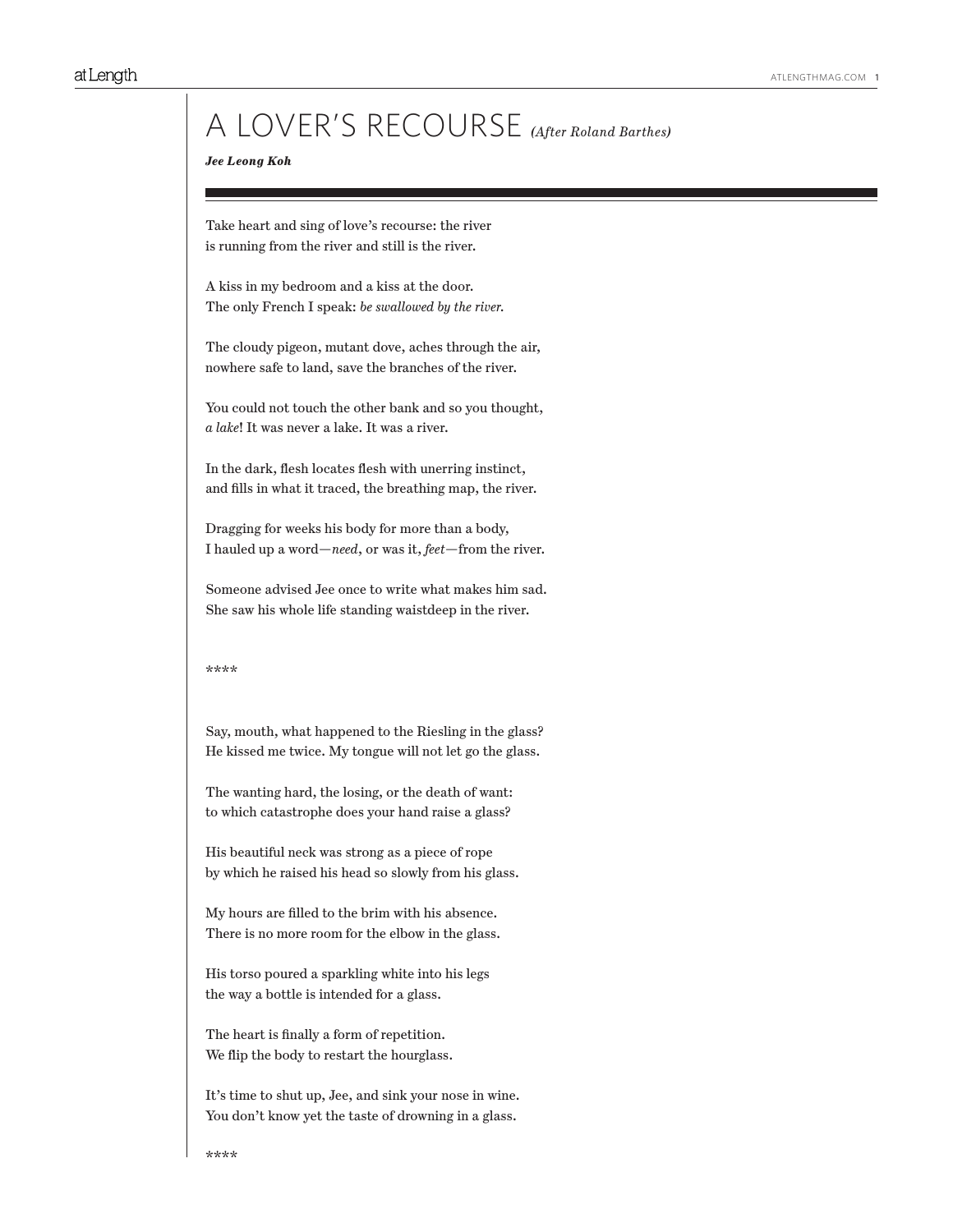| A LOVER'S     |
|---------------|
| RECOURSE      |
| Jee Leong Koh |

Even the siren, pushing routine off the road, must travel by the highway code to gain its road.

The campfire dimmed the school buildings round it. The stack of wood, kerosene soaked, smelled of the road.

The east may ride the prospector into the west, but night exchanges with the day a ring of road.

Flying from the gun, the bullet fired by the gun. You try hard not to think of him while on the road.

The road that underwrites a way out of repeat, when you look for it, looks like any other road.

He has become the small country you imagine leaving behind. He is the country and the road.

The sea turns in your blood but your nose lives on land. So drink up, Jee, drink up, and one more for the road.

\*\*\*\*

Pull the drawstring to close the sea into a lake. The sea is wild but one can walk around the lake.

This small country is famous for its new bird park. Wings clipped, the pink flamingoes flower on the lake.

These birds of paradise are trimmed to map the walks so that their solar flares direct you to the lake.

A naked flame is dangerous. Replace the candle with an oriole and hang the lantern over the lake.

The eye sees everything else at a proper distance. The weathered sign says fortyfive miles to the lake.

The lover stands in no location but his feet. He is close to the lake. The lover is the lake.

To see flamingoes, flowers, flames as forms of sea, you must strip to the skin and enter, Jee, the lake.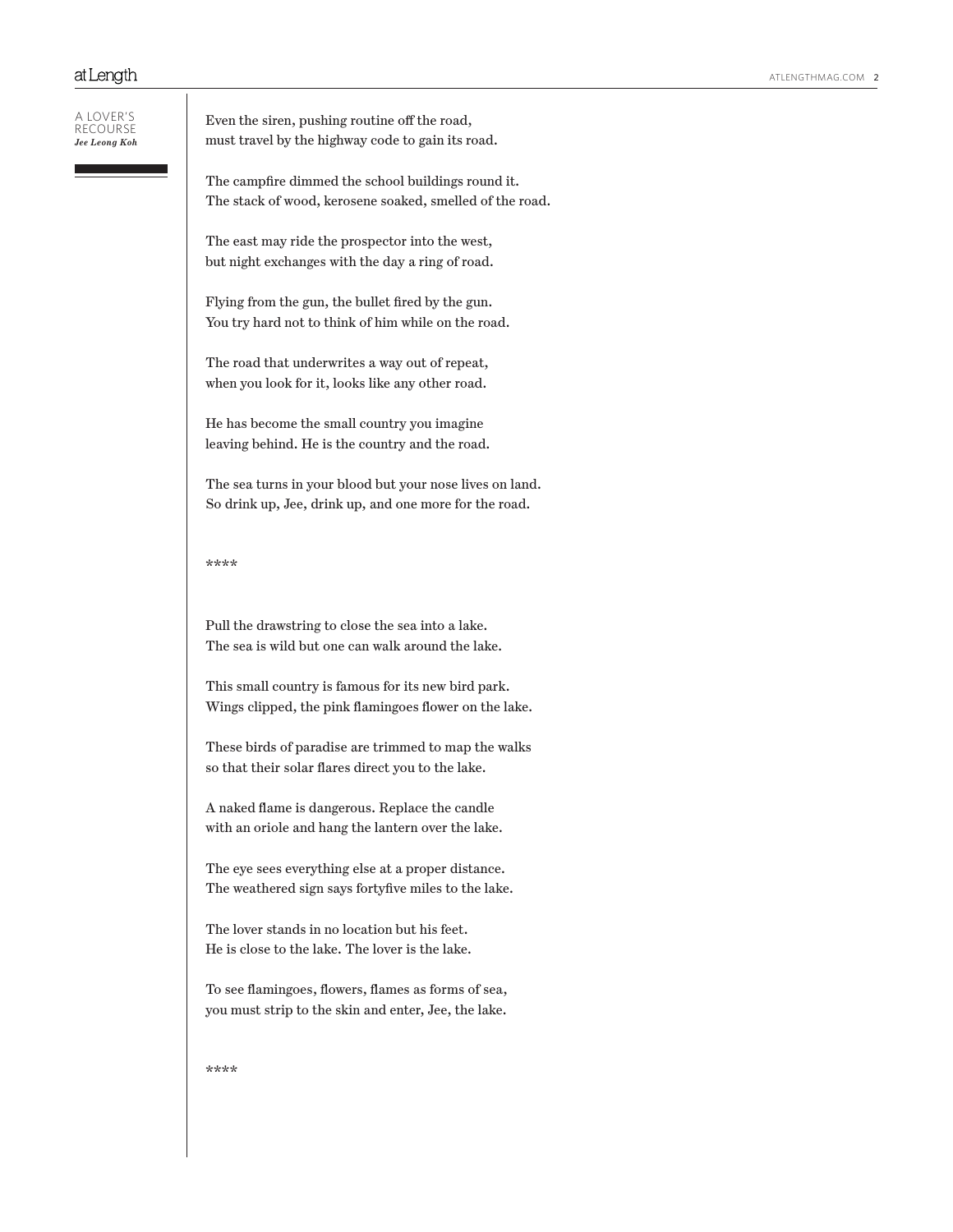#### A lover's recourse *Jee Leong Koh*

God introduced himself to Adam with a finger. All of Adam stumbled forth to meet in his finger.

My eyes are hooks but cannot hold his body's hem. If only I could get close and catch with my fingers.

What word can bottle the sweet crush of his mouth when grapefruit spills down the bevel of my fingers?

If the animals are to be saved in seven pairs, the ark will learn to count on human limbs and fingers.

Watch me, Dad, watch me. I can hold my breath in water, my mouth plugged by a cock, my nose and ass by fingers.

Two civilizations meet at the island's throat. To my exterminator I bring a necklace of fingers.

Although Jee wishes for your arms to hold him close, he will admit your fading hands, or jittery fingers.

\*\*\*\*

I see I am the last man drinking in the bar. I vowed I'd never be the last man in a bar.

The drag queens, the pickups, the daddies and their sons heard the night calling, *it's time!*, and left the bar.

The ugly gogo dancer with the monstrous schlong has vanished with his wad of dollars from the bar.

Even Freddy is not coming back from his break to pour last shots, drink up, and talk trash at the bar.

You're lost. You're lost to me. Happy or sad somewhere. You do not think to think I'm waiting in a bar.

This music stabs and stops the heart. The line is flat although the rhythm is still six beats to the bar.

I would kiss myself if I could. (Stop crying, Jee.) If I knew how or why, my mouth would close the bar.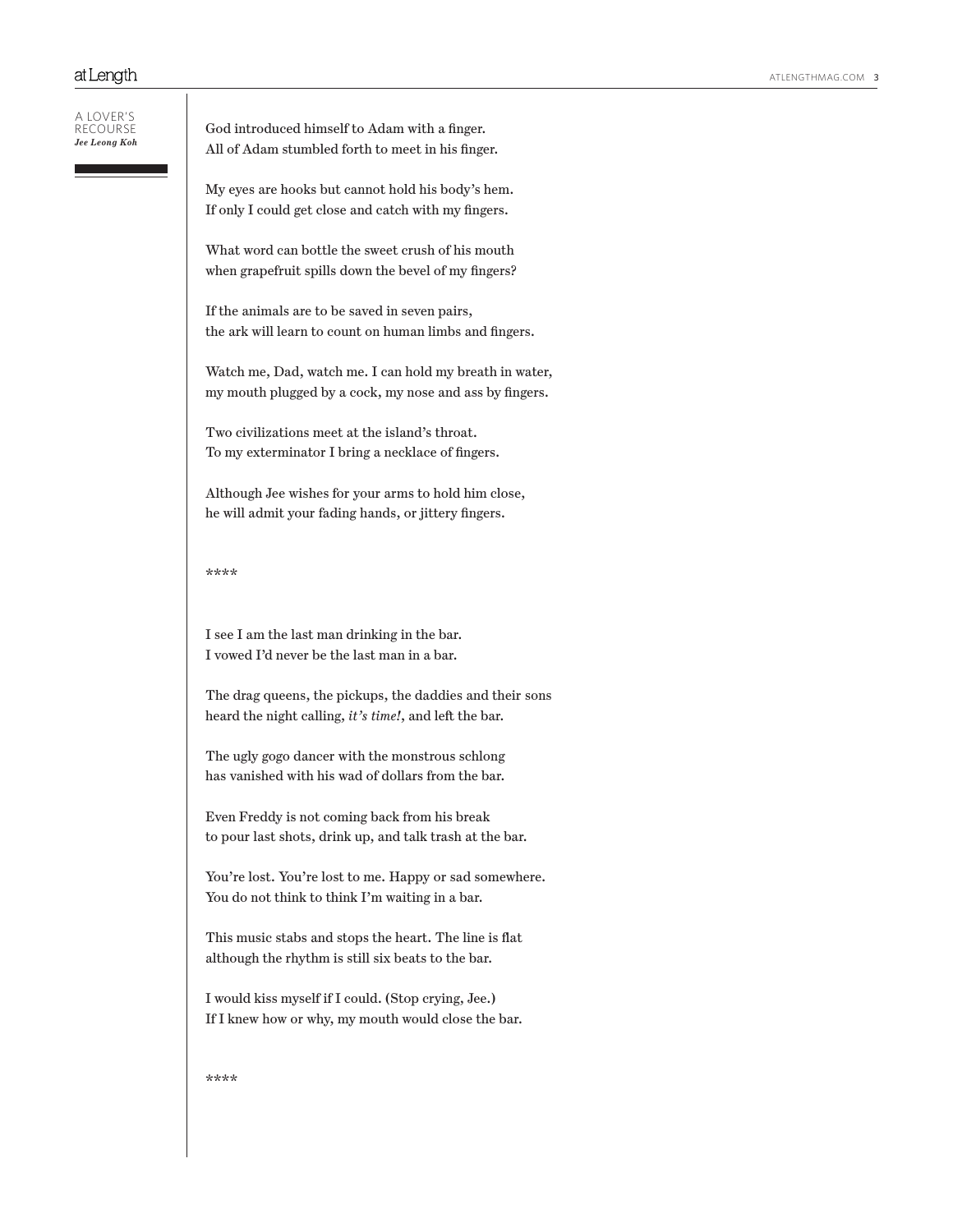| a lover's<br>Jee Leong Koh | The body drives so deeply in desire's cave<br>I revel in abrading skin against the cave.                            |
|----------------------------|---------------------------------------------------------------------------------------------------------------------|
|                            | I see the image of my pain in glittering things,<br>carry the treasures off and stock them in a cave.               |
|                            | On equatorial beaches that were once a home<br>I did not build a castle but I dug a cave.                           |
|                            | My hands reach out and see nothing in the dark.<br>I console my heart there is an end to cave.                      |
|                            | A valley drops away. A plain levels us all.<br>I love the tallness of my singing in a cave.                         |
|                            | Then I remember you, your wide mouth, your high head,<br>and I suffer again the suffering of the cave.              |
|                            | Why does this lover's song always end with my name?<br>Why do you, Jee, count out your days inside a cave?          |
|                            | ****                                                                                                                |
|                            | So soft his neck, so distant from the thought of stone,<br>I am appalled to see it pass into a stone.               |
|                            | That night swam for so long and slipped out of my hands.<br>Tonight it is as clear as fossil in the stone.          |
|                            | I come from a small country of large alterations,<br>where stone erects no memory for passing stone.                |
|                            | Somebody is fucking somebody in a corner.<br>Everybody juts as if released from stone.                              |
|                            | Why have you come to kill this mutant, strong young man?<br>Hack off my head, and I will still turn flesh to stone. |
|                            | There is a shiny slope in things that lie down flat.<br>In all coming and going speeds there is a stone.            |
|                            | He is not dead, I tell you, he is merely sleeping.<br>The rest of you move back. Jee, roll away the stone.          |
|                            | ****                                                                                                                |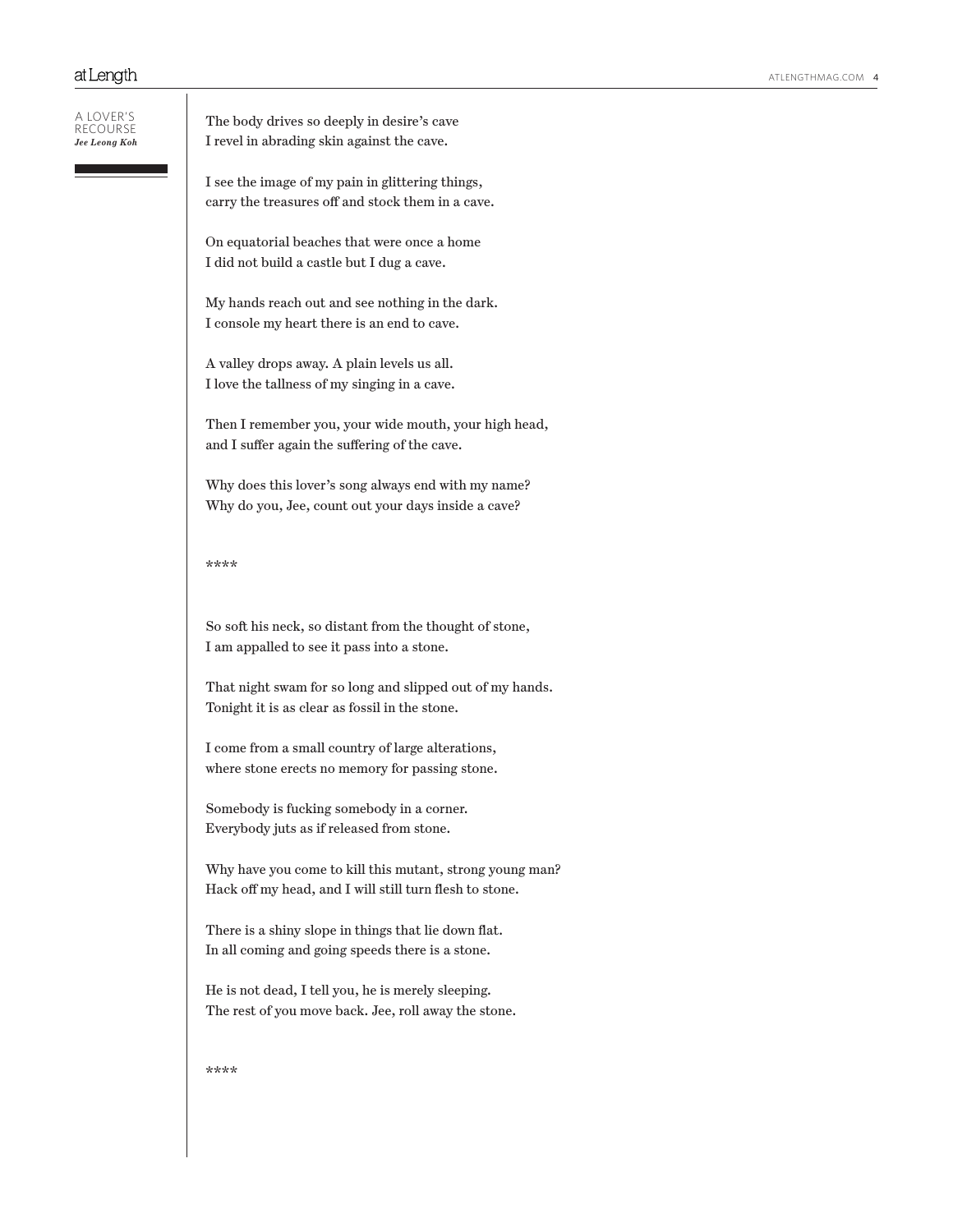| A I OVER'S<br>RECOURSE<br>Jee Leong Koh | Eteri<br>$Is$ it $:$ |
|-----------------------------------------|----------------------|
|                                         | A sto<br>$A$ ste     |
|                                         | On a<br>from         |
|                                         | I ofte<br>The        |

 $\mathbf{I}$ 

nal recurrence in the figure of a ring. a wedding, planetary or circus ring?

one dropped in the water does not see the ripple. eeple struck by lightning does not hear bells ring.

n abbey's lawn I learned to make a daisy chain serious young men stretched out in a scattered ring.

en think I moved my life to the wrong country. call is not for me whenever the phones ring.

These verses shifted round and round a vast white plain, have been at times the dogs, the cattle, and the ring.

One thing leads to another, as one day the next, but there are nights that huddle in a fiery ring.

Sick of the road, he sinks thankfully in a room although too much, Jee thinks, is shut out of the ring.

### \*\*\*\*

The square root of minus money is a movie. Applying for a green card is not a movie.

*Marriage is between a woman and a man,* Miss USA replies, and smiles. This is a movie.

When the illegal dies in American detention, his name becomes a number. This is not a movie.

The Terminator repeats, *I'll be back*, and back he comes to blast the baddies up. This is a movie.

The country I came from has crushed itself smaller by banning citizen videos. This is not a movie.

Two men walk into the officers' mess and shout, *We're getting married, everyone!* This is a movie.

*Can't stay but I'll call you,* a country promises. Jee has been waiting since. This is not a movie.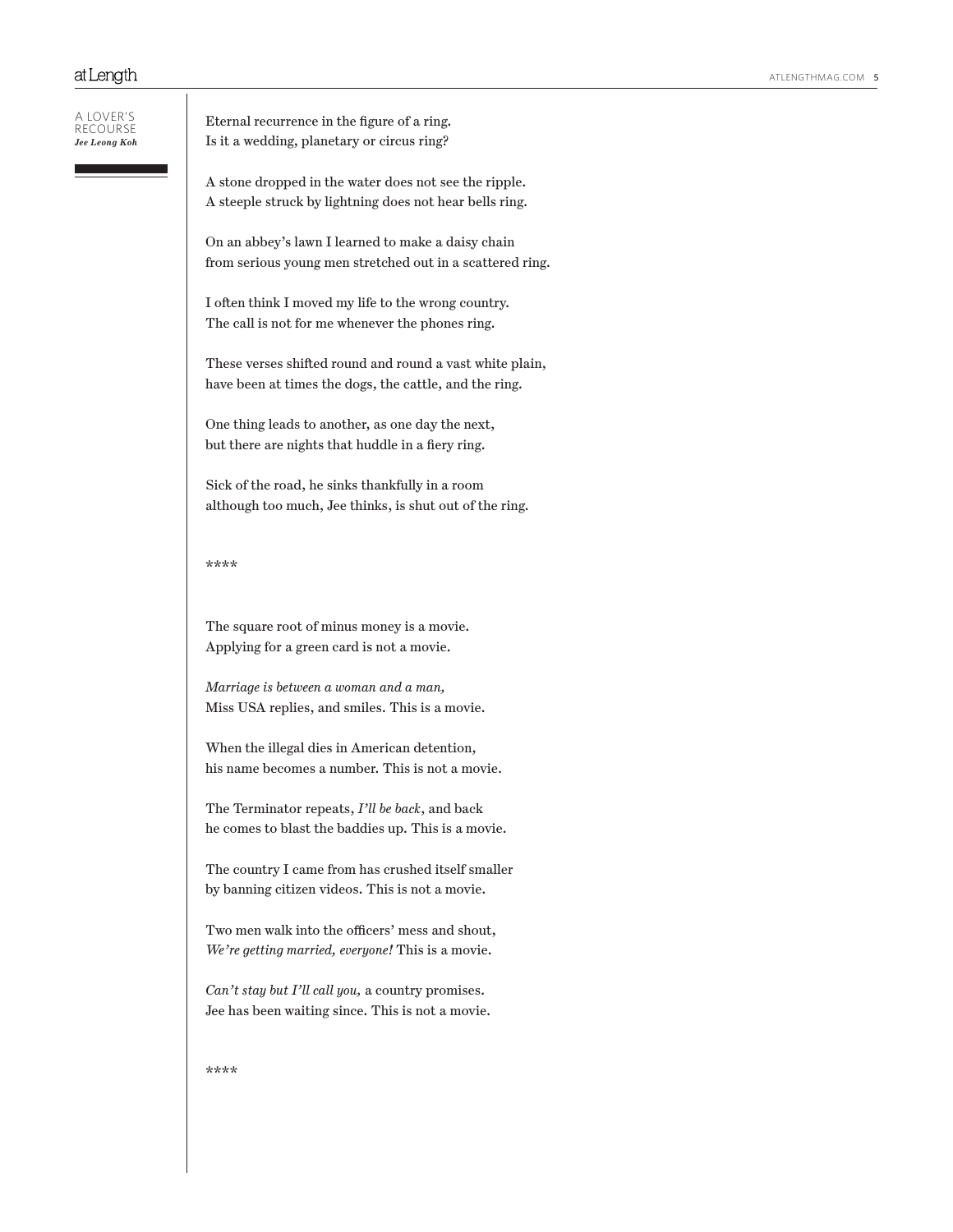#### A lover's recourse *Jee Leong Koh*

He thought, *the sides are never constant* in a door. The side you cannot see is the back of the door.

Someone can get easily lost in this old house. Take note: the closet mirror hides a secret door.

The apple wears its skin so well—I mean, so tight— I cannot find the catch to open up the door.

In this great city, where you can sleep every night with a different stranger, every bed unlocks a door.

The curtain goes up. An old man hunts for scissors. This afternoon the silk won't enter through the door.

All God's saints know that waiting is an activity. The day is marching round in a revolving door.

So he kissed you again at the bottom of the stairs. How does a kiss nail a man, Jee, to the door?

## \*\*\*\*

The body is rather small but it is all the house I have, and so I always travel with my house.

First man I fell in love with lived in ignorance. We walked his dog when visiting his parents' house.

I have dreamed all my life of living by the sea, listening to the waves dissolving the stone house.

You said of your first love, *we brought each other up.* I ached with homesickness because I heard the house.

I have objections to the institution of marriage. I suspect efforts to turn love into a house.

Love is not a house. It is always on the move. What does a lasso have in common with a house?

A long day runs its dog into the horizon. Jee does not think a line can rise to be a house.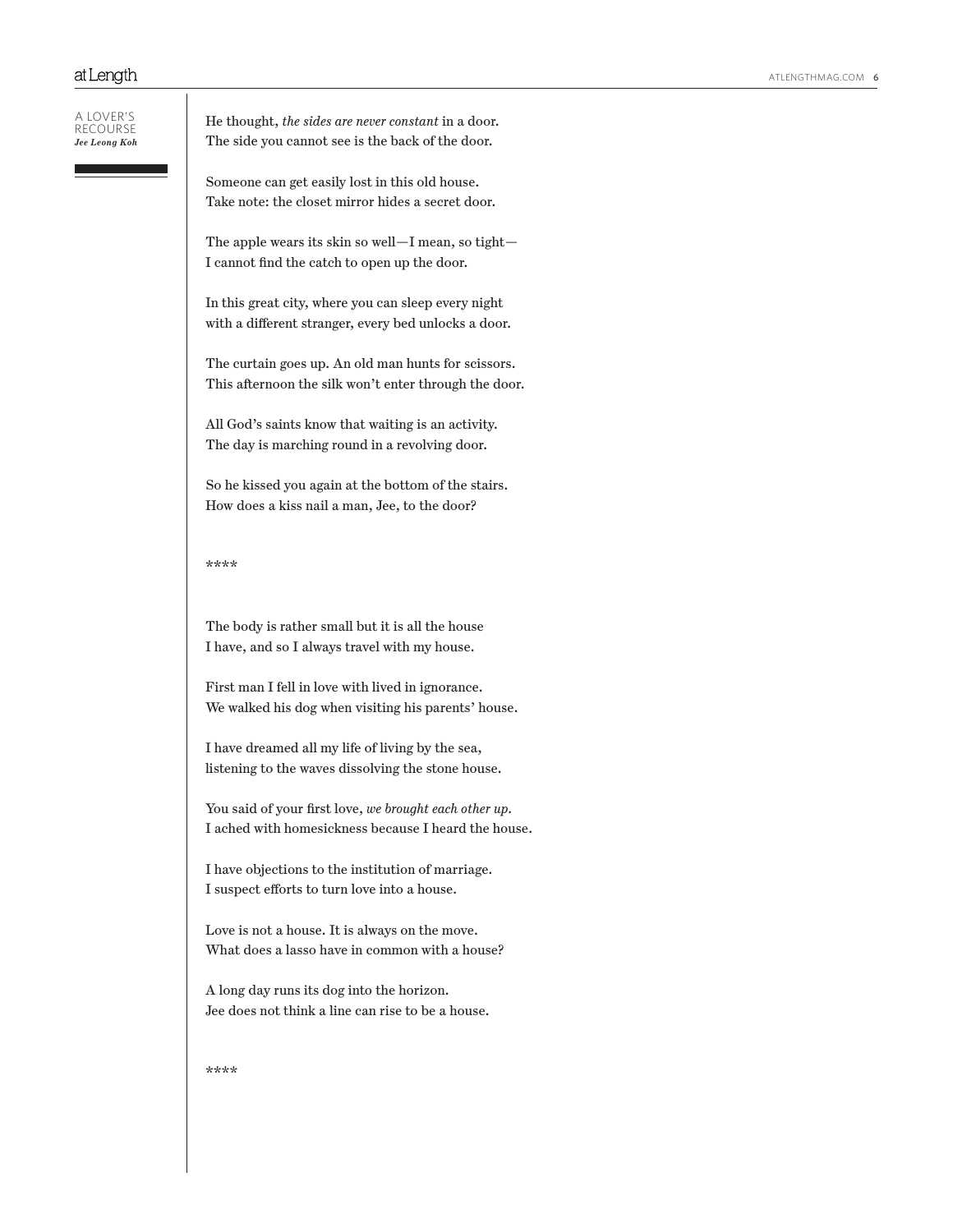| a lover's<br>RECOURSE<br>Jee Leong Koh | A strand of natural pearls? More like a string of beads.<br>These verses, smoothed by sweat and prayer, are Dolor beads. |
|----------------------------------------|--------------------------------------------------------------------------------------------------------------------------|
|                                        | How many kisses have I threaded with his name!<br>How many beds have turned into a rack of beads!                        |
|                                        | The costume green was awful. Obscene was the heat<br>till it broke like a string, and the rain fell like beads.          |
|                                        | The tightest cell is loosened by the smallest entrance.<br>The boy brushes past the curtain of colored beads.            |
|                                        | You have been asked to guess the weight of the pig.<br>The answer can be found in mummy's jar of beads.                  |
|                                        | The beads are pearls in this one sense: they irritate.<br>The brain scratches its ghostly grit and creams the beads.     |
|                                        | What would you give these islanders, Jee, for a gift?<br>A mirror? A religion? Give them seven beads.                    |
|                                        | ****                                                                                                                     |
|                                        | I close the door but the day climbs in through a window.<br>Other days long thought dead follow it through the window.   |
|                                        | Mad with us-or with dad-you turned us out. We walked<br>and turned but could not see your face at the small window.      |
|                                        | You wheeled your bike past the window, and Dad was home.<br>I circled, with metallic clicks, the five o'clock window.    |
|                                        | The windows, grilled to baffle body, locked us out,<br>but a wire finger opened the door through a window.               |
|                                        | To cut my losses I chalk round me an endless circle.<br>To stop the train from crashing in I close the window.           |
|                                        | Inside the restaurant, I watched you hurry in,<br>watched you, first, through the window, then, without the window.      |
|                                        | Jee gives his dad the name of love, his mum, of loss.<br>She closed the door on us but, Love, he cleaned the windows.    |
|                                        | ****                                                                                                                     |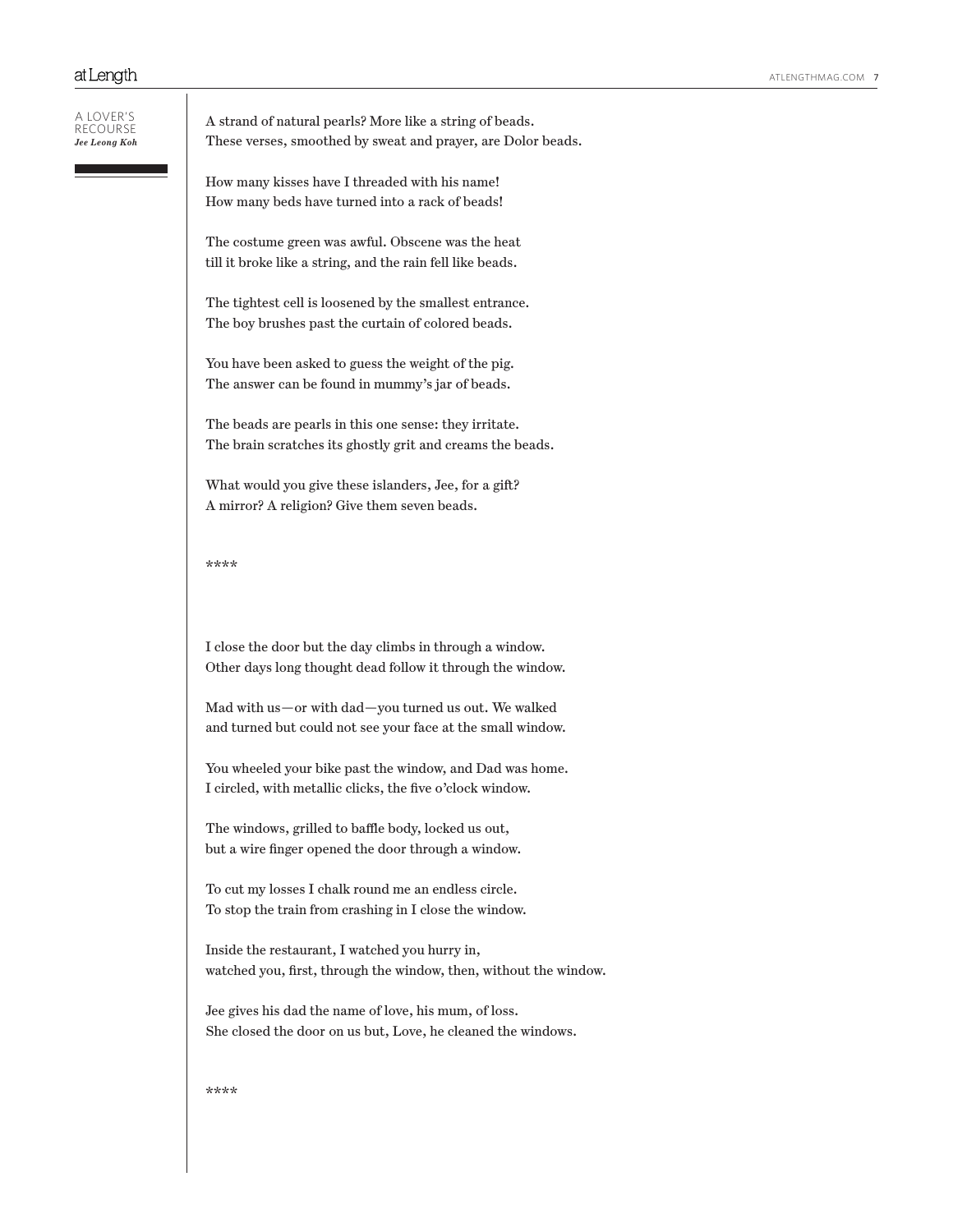#### A lover's recourse *Jee Leong Koh*

Are the two men fighting or fucking on the bed? Are they two men or one? Is that a bruise or bed?

After eating, he walked with me back to my room. He flipped through my art books while sitting on my bed.

He eyed the twisting figures as I spoke of Bacon, the carcass on the cross, the bloody mass in bed.

We drained the bottle of Bordeaux between us. Our shoes removed, we met fully clothed in bed.

He stood up to go. He had to work tomorrow. He does not sleep very well in a stranger's bed.

My hands have painted this night scene from many angles but have not grasped the violent figure in the bed.

In this manner he has taught Jee more about Bacon than any body who had fucked him in his bed.

## \*\*\*\*

I am not surprised the demon's name is Knife. I am surprised he works like a fork, and not a knife.

Maddened with grief, a man applies a stick of butter to the dry place in which he will insert his knife.

Another man, soft son to a hard father, slams his daddy's wife—his daddy's ho—with his pig knife.

Demons are so theatrical, but so is love. We overhear our whisper when we hold a knife.

The black ram will never wash white, no matter how many hours the silk handkerchief rubs the knife.

You can shoot a man who sticks his head above the ridge but you have to close in to kill him with a knife.

Some mornings liquefy into mud upon the touch. The sun today stages for Jee a thousand knives.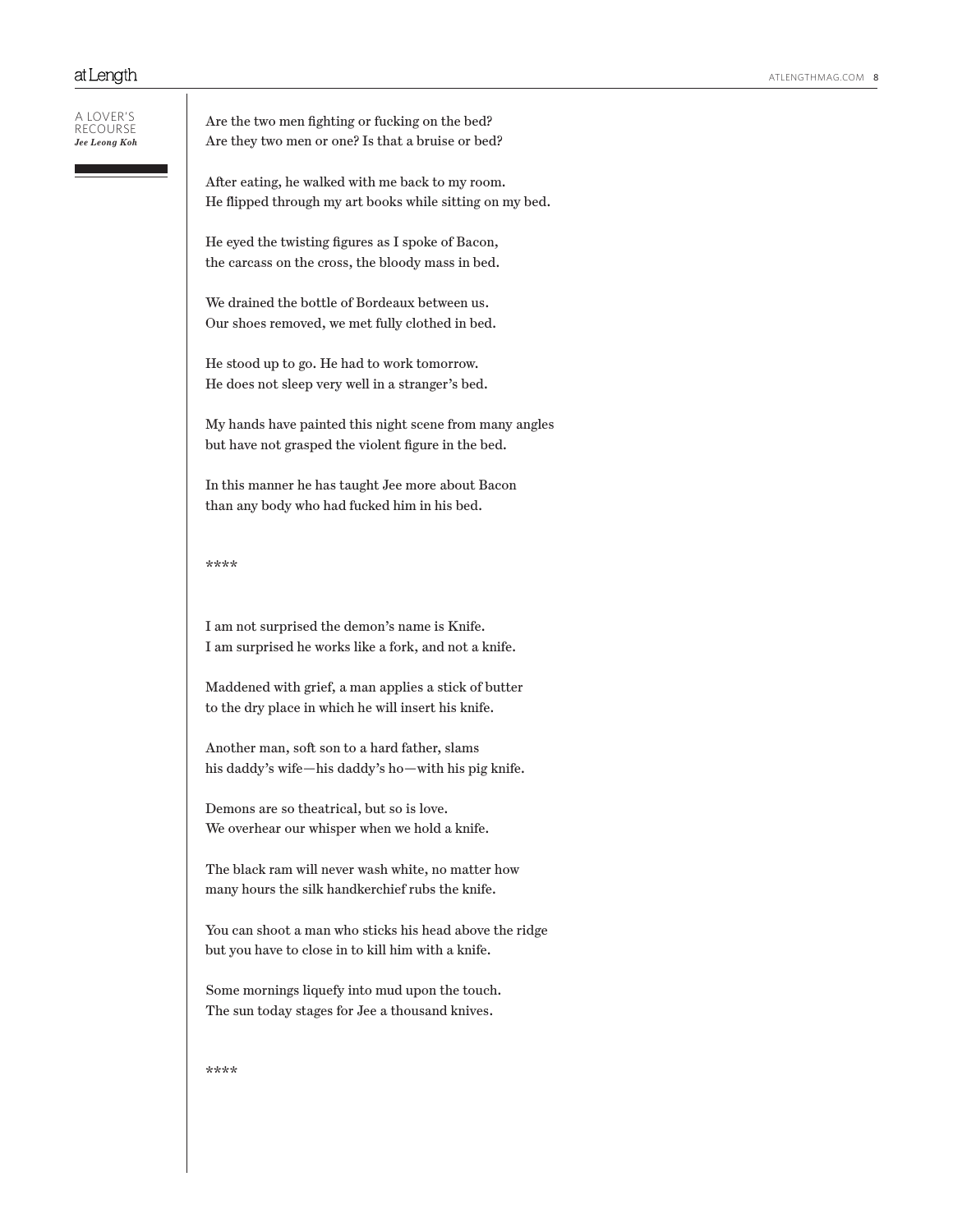A lover's recourse *Jee Leong Koh*

| My bedroom turned into a mouth with your first kiss.   |  |
|--------------------------------------------------------|--|
| Then at the door, before you left, we kissed our kiss. |  |

All I had in the house was yogurt and instant coffee. They will have to do to substantiate our kiss.

What follows after the beginning of a theme if not the complicating silence to our kiss.

Of the three light bulbs in the ceiling, two have blown. I write to your mouth by the brightness of our kiss.

*I'm cynical about love,* you said, and the words circled the contact of our heads and sliced off our kiss.

My friend, an accountant, asks, *you saw him only twice?* But see the symmetry: only two dates may kiss.

Stay awake and keep watch, Jee, though the flesh is weak, for Judas is returning with another kiss.

### \*\*\*\*

There is something double in me that loves a mirror. I can tell its age only by looking in the mirror.

If you do not exist, I would have to invent you, my rival, my accomplice, my envy, my mirror.

Not that the fire engine is anything like the fire, but as the day is to the night, to me the mirror.

*Sure you can handle me sleeping in your place again?* I hear him in your words. I see him in your mirror.

You look Chinese, black hair, brown eyes, smooth chin, and slim. Right cannot be told from left—or wrong—in this mirror.

His first love was a Filipino priest in church, Mine a white physicist. Our past is smoke and mirrors.

You speak so freely of a past I do not share. Know you are in Jee's looks, his eyes, his sights, his mirror.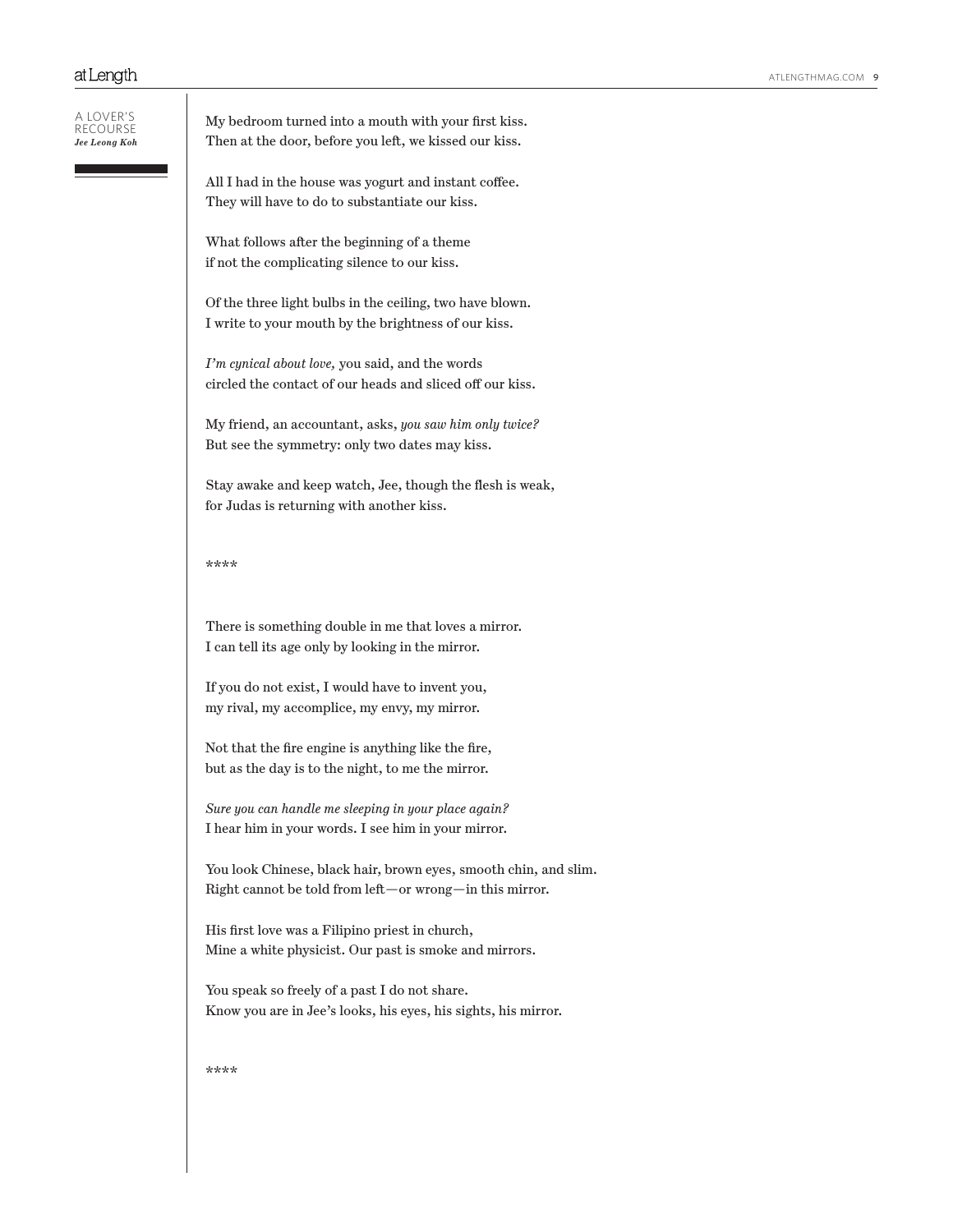| A LOVER'S<br>RECOURSE<br>Jee Leong Koh | The wine has turned to water, then to vinegar.<br>The dumbest guest will know it to be vinegar.                     |
|----------------------------------------|---------------------------------------------------------------------------------------------------------------------|
|                                        | Tell me you have not kissed another man since then.<br>May your mouth taste on every cock my vinegar.               |
|                                        | A stone will eat better if seasoned in a sauce.<br>You let me dip my hunger in your vinegar.                        |
|                                        | I will say it plainly. My heart is very sore.<br>My head is swimming. I will write in vinegar.                      |
|                                        | I want to savor every dish served in the feast.<br>Why soak all, like the vulgar, in the vinegar?                   |
|                                        | A common proof of love, they say, is jealousy.<br>The Chinese thinks that rice invented vinegar.                    |
|                                        | Before and after hunger, a husband suffers thirst.<br>Sponge your mouth, Jee, and offer up some vinegar.            |
|                                        | ****                                                                                                                |
|                                        | The slight curve intimates there is another shoe.<br>Where is the other shoe? Where is the other shoe?              |
|                                        | The pier walks you to see the seals swimming in pairs.<br>They slip by on their flippers, are not stopped by shoes. |
|                                        | I will not settle down with less than beauty, so<br>I will go to bed night after night in my shoes.                 |
|                                        | It took me half a life to stumble onto land.<br>My feet, size nine, still pinch like brand new shoes.               |
|                                        | There is a room in me, as there is one in you,<br>which admits only callers who remove their shoes.                 |
|                                        | An epic must advance foot by musical foot.<br>A lyric falls on the torn underpants and shoe.                        |
|                                        | How do I write about a pain you do not share?<br>You are not Jee though you blister in my shoes.                    |
|                                        | ****                                                                                                                |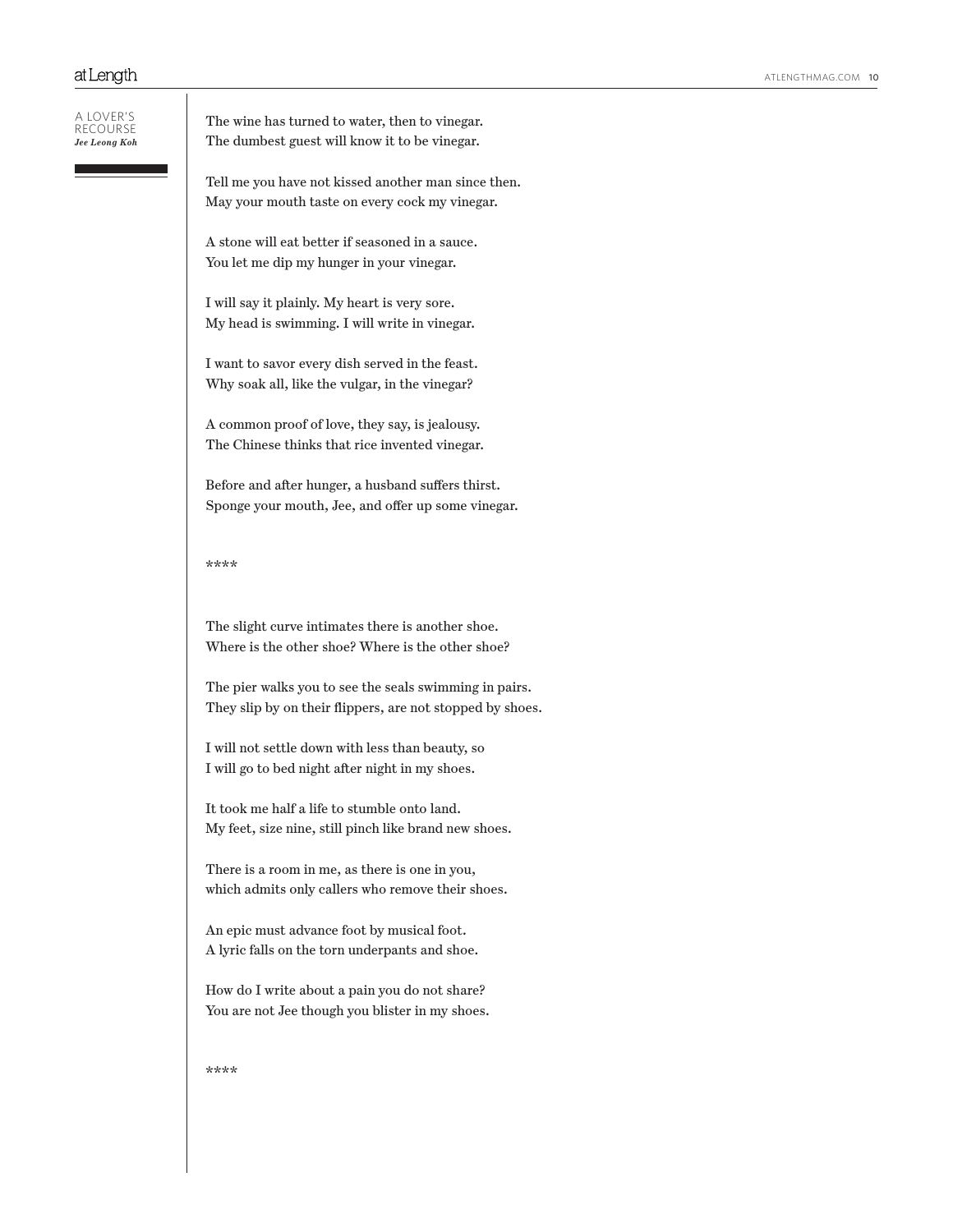| Jee Leong Koh | It is not true that what ascends a flight of stairs<br>must reach a branch of stars. We too descend by stairs.          |
|---------------|-------------------------------------------------------------------------------------------------------------------------|
|               | I was so wrong to think that lovers will make equals.<br>A step is higher—or else lower—on the stairs.                  |
|               | Eager to bring you home, I thought only of bed.<br>When you left me unsatisfied, I thought of stairs.                   |
|               | You leave me in a dark hallway smelling of shoes.<br>Does a kiss make a step? Two kisses make a stairs?                 |
|               | Last night I made out with two men, one black, one white.<br>Wrestling to top the other, we rolled down the stairs.     |
|               | I'd rather walk a length of town than take a bus.<br>Do you prefer the elevator to the stairs?                          |
|               | Love, your voice answers from somewhere, faint, powerful:<br>Stop running, Jee. Stay for the night. Come up the stairs. |
|               | ****                                                                                                                    |
|               | To the new temple built with stones the hue of pigeons,<br>I sacrifice these seven pairs of feral rock pigeons.         |
|               | Three roads crisscross to form a rightangled park.<br>Scatter sunflower seeds and they will bring the pigeons.          |
|               | Although you can line up your ducks all in a row,<br>the plastic crate has fewer holes than there are pigeons.          |
|               | Not only to the ancients is a gift a claim.<br>You know I want too much in exchange for these pigeons.                  |
|               | Choose perfection of the life or of the work,<br>cries the large angel with a soft voice like a pigeon's.               |
|               | I pause on a small stage before a blank audience,<br>and pull from my white glove a charcoal black pigeon.              |
|               | He does not wish to choose between a dove and a dove.<br>In Jee's ribcage contracts the muscle of a pigeon.             |
|               | ****                                                                                                                    |
|               |                                                                                                                         |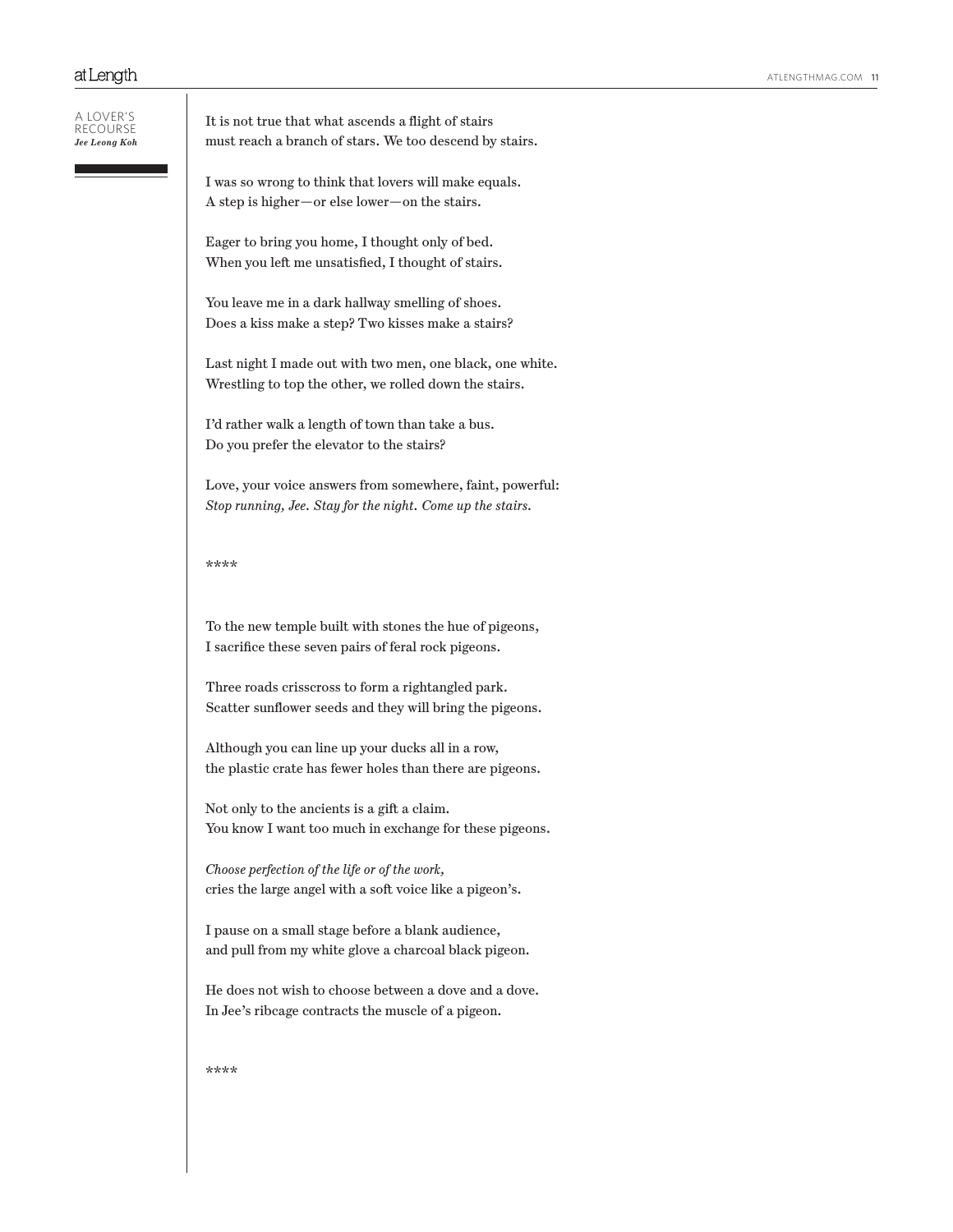| a lover's<br>RFCOURSE<br>Jee Leong Koh | He has not called or written for more than a week.<br>Henry James, Master and Virgin, died this week.                |
|----------------------------------------|----------------------------------------------------------------------------------------------------------------------|
|                                        | How does this book, a biography, persist in being<br>when the biographer gave up his ghost last week?                |
|                                        | Why did you hide your profile—mouth—on Match.com?<br>I texted only once, to ask, hw ws ur wk?                        |
|                                        | Henry James wrote Hendrik Andersen many letters:<br>rare, correspond, vibrations, prompt, neglect, once, weeks.      |
|                                        | I should have written, stupid fuck, hw ws ur dy?<br>and now it is far too late to revise that wk.                    |
|                                        | I masturbated every night before I slept.<br>Meaning: I have been a virgin this whole week.                          |
|                                        | Last time he wrote on Facebook, Happy Birthday, Jee,<br>I could have given up poetry. If he writes this week $\dots$ |
|                                        | ****                                                                                                                 |
|                                        | When asked <i>your place or mine</i> , meaning host or guest,<br>I always choose to travel and become a guest.       |
|                                        | The good hosts in The Odyssey throw a great feast<br>and fantasies are grateful answers from the guest.              |
|                                        | The old professor bought a house in New Hope.<br>He has invited me to be his weekend guest.                          |
|                                        | A beautiful book about ugly people, you wrote.<br>No, not ugly, but weak. Nick "Indecisive" Guest.                   |
|                                        | You are so right to fear my suitors for your heart.<br>I will consume your house. I am the constant guest.           |
|                                        | There are house rules for a vacation orgasm.<br>After I play the host, I want to play the guest.                     |
|                                        | Sometimes Jee is Odysseus, sometimes Penelope.<br>The Indoeuropean root makes us host and guest.                     |
|                                        | ****                                                                                                                 |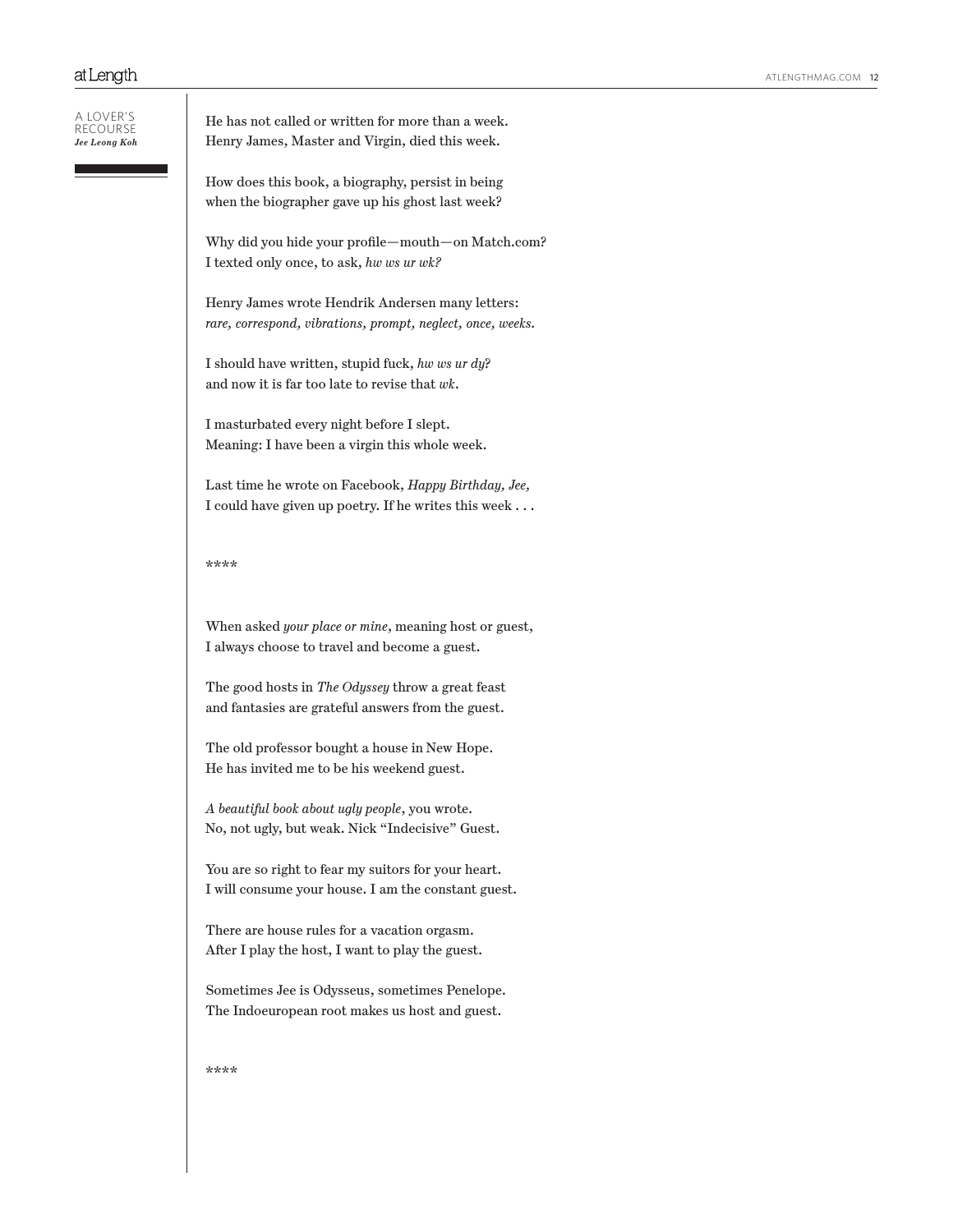| A LOVER'S<br>RFCOURSE<br>Jee Leong Koh | Digging in a bed of guilt, I grow marvelous flowers.<br>The trowel studies hard the language of the flowers.        |
|----------------------------------------|---------------------------------------------------------------------------------------------------------------------|
|                                        | The man, a teacher, had not been touched for a month.<br>I fingerfucked his ass while looking at the flowers.       |
|                                        | My ass would like to think a knotted rope of hemp<br>does not injure the flesh much more than do flowers.           |
|                                        | Love is a luxurious hurt and a limited choice.<br>I'm sorry, dear. Please forgive me. I brought you flowers.        |
|                                        | This week I train hard to transform ghazals to gazelles,<br>to flaunt this handicap: fortynine names of flowers.    |
|                                        | At four, the windows black, I labor to sit still<br>and listen to the sap rising, and then the flowers.             |
|                                        | Look at him, read his poem, or Jee will disappear.<br>God looked hard and where his looks fell, there were flowers. |
|                                        | ****                                                                                                                |
|                                        | I am a stone. I am a weir. I am my teeth.<br>You are a hiss. You are a fin. You are your teeth.                     |
|                                        | The thought of tying you to the bed makes me stiff.<br>Your bleeding mouth denounces all my bloody teeth.           |
|                                        | My jaw muscles clamp up when I sing or yawn<br>because in downy sleep I grind and grind my teeth.                   |
|                                        | I was not given a vote at my mutant birth.<br>Inside my juicy kisses hide my carving teeth.                         |
|                                        | There is always a shred of humor in the monstrous.<br>There is a bone of laughter cracked between the teeth.        |
|                                        | I have been working out to build up muscle mass<br>but they say you can tell a good horse by its teeth.             |
|                                        | Many men compliment Jee on his sweet smile.<br>They do not stay for long. I have my father's teeth.                 |
|                                        | ****                                                                                                                |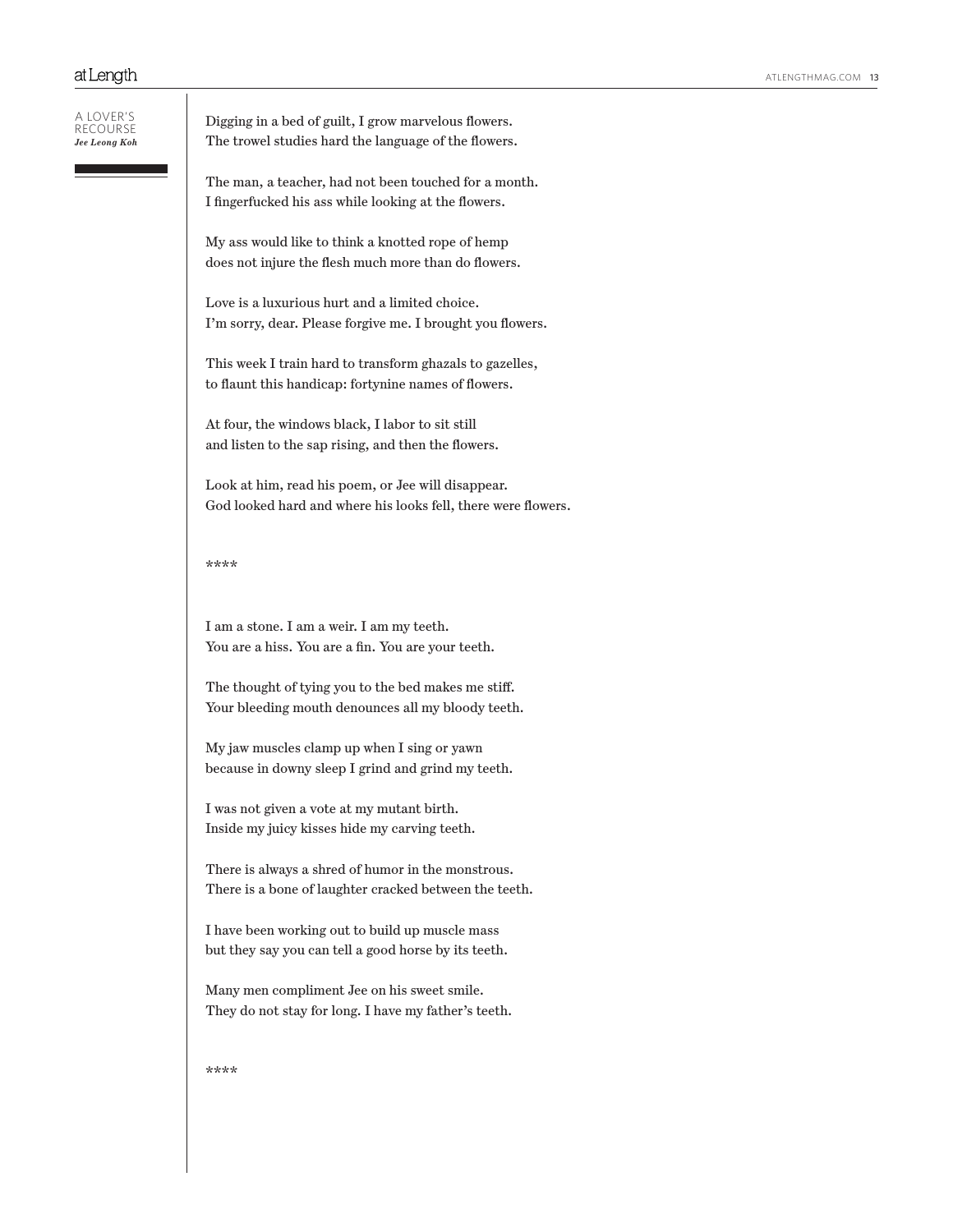| A LOVER'S     |
|---------------|
| RECOURSE      |
| Jee Leong Koh |

My horse is massive white. My flag is also white. The star I wear inside my chest is flaming white.

First love, the physicist, went by the name of Strange. He will still be a stranger when my hair turns white.

*How do you like your eggs?* Sunny side up, please. The slurpy yellow set off by the crispy white.

Allergic to flowers, he hangs photographs of lilies. His rooms are painted green. I remember them as white.

You know the magazine by its blood red frame. You know the men you open up have skin called white.

They sailed back after noon with bass and fluke and blue. We tasted the Atlantic, flesh so sweet and white.

To apprehend every multicolored flickering thing, refract, Jee, through two densities the passing white.

### \*\*\*\*

You look into a stone and see its early fire. You look into a fire and all you see is fire.

The reason that we saw each other only twice is that I have no hands to thrust into the fire.

Time is a river. That is if you are a fish. If you are a sunflower, time is a fire.

We do not ever know what the gods want of us. Perhaps that is why we compare them to fire.

A charred library is sadder than a pile of ash. A body catches but it does not cage a fire.

Saying it makes no difference to the universe but when did saying anything put out a fire?

Sick of analogies, Jee wants the thing itself. What are you, Love, when you are not a fire?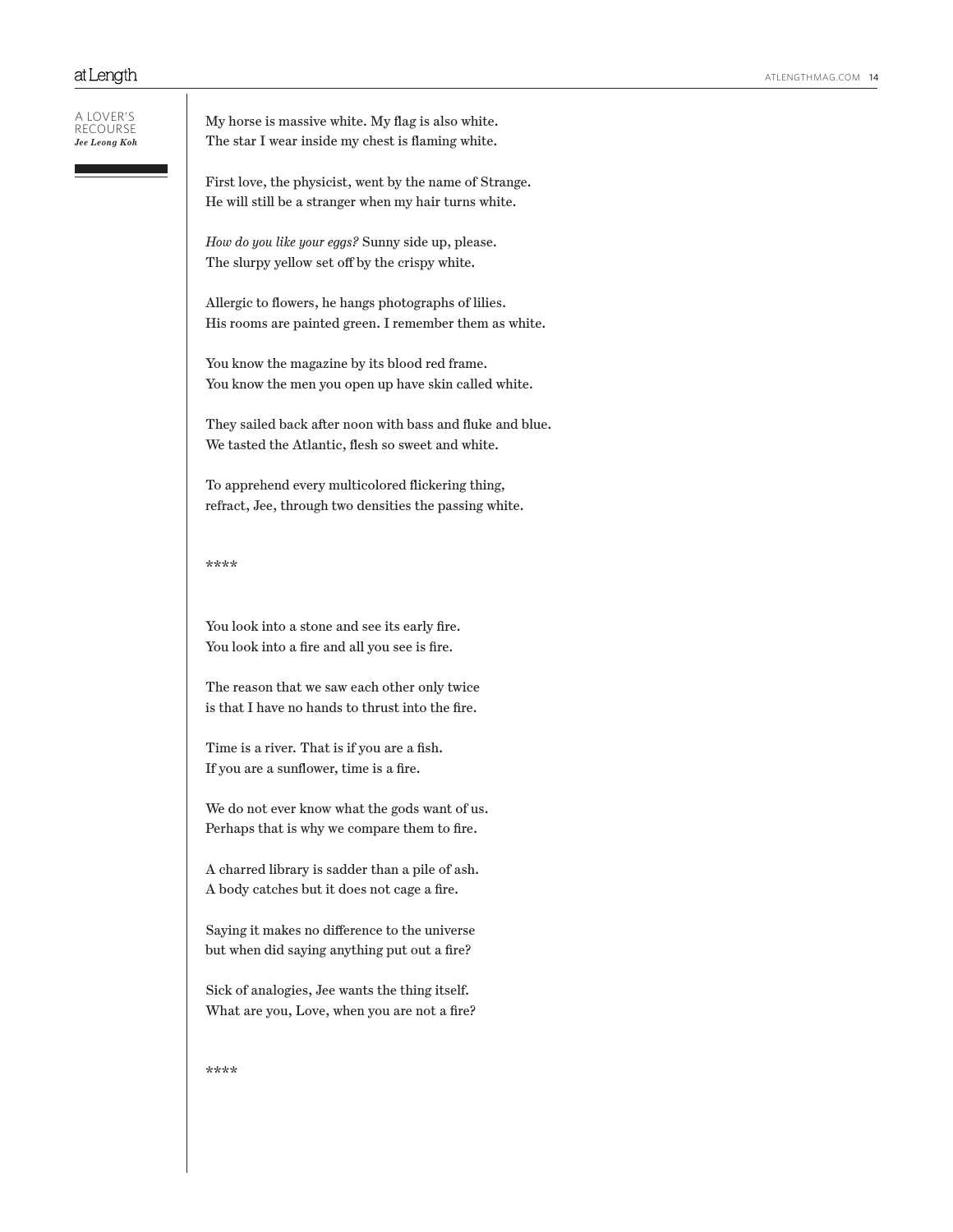| a lover's<br>Jee Leong Koh | The strongarmed angel left and leaves behind a wound<br>that tears the heart but looks nothing like a wound. |
|----------------------------|--------------------------------------------------------------------------------------------------------------|
|                            | Sometimes I am so satisfied to be a man,<br>I forget to raise the colors and salute my wounds.               |
|                            | Ejaculating, the soldiers grip the other tight.<br>They know that pulling out will open up the wound.        |
|                            | Daubing a hurt with yellow medicine, my mother<br>minted a gold coin of the skin. I hoard these wounds.      |
|                            | The world, holding so many things, so many nothings,<br>is best represented by the body and its wounds.      |
|                            | When I think I can live with being queer all my life,<br>a morning happens, and the scar unlocks the wound.  |
|                            | Increscunt animi, virescit volnere vitus, Jee.<br>Spirits increase, and vigor grows, through a wound.        |
|                            | ****                                                                                                         |
|                            | I shuddered, surprised, when you took me in your mouth.<br>It was as if you took my cock and not my mouth.   |
|                            | A shudder is a premonition of suffering<br>before surrendering to the pleasure of your mouth.                |
|                            | The soft nothing of it! A cotton shirt against the skin.<br>Don't tear away the gag of body from my mouth.   |
|                            | My feet may know the joy of traveling miles and miles.<br>My mouth prefers to loiter—totter—in your mouth.   |
|                            | A needle's eye is not made for a needle's eye<br>but your mouth tugs a thread and closes tight my mouth.     |
|                            | I have not yet described the treasure of your tongue.<br>I think my mouth will keep it secret in your mouth. |
|                            | Jee was so ready for a ravishment and you<br>were most ravishing when you pulled out of my mouth.            |
|                            | ****                                                                                                         |
|                            |                                                                                                              |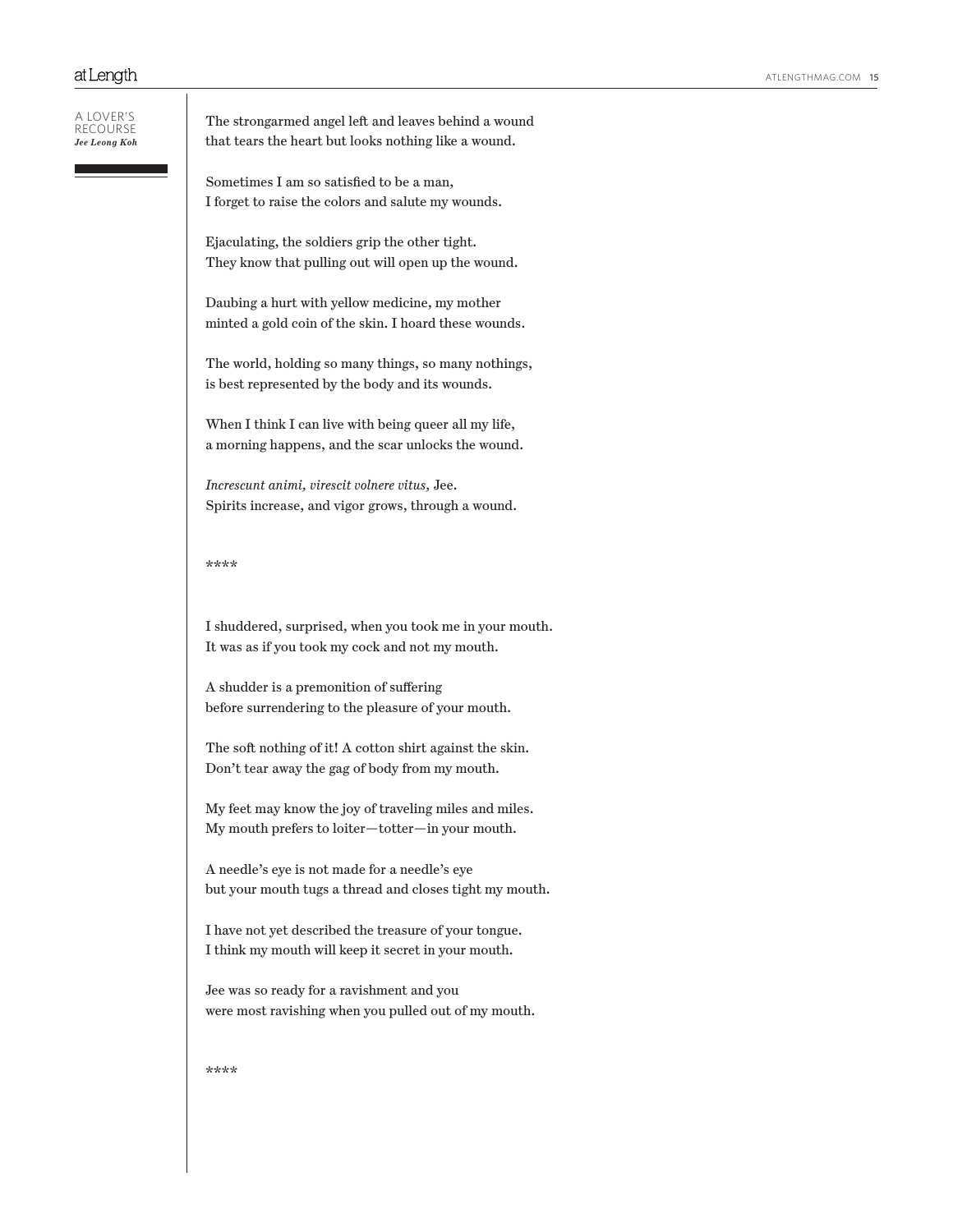#### A lover's recourse *Jee Leong Koh*

Stop making a big scene about your broken heart. Put it back in your pants, the soft and weepy heart.

If history is a roll call of military men, the actor marches at its head, banging on his heart.

I am unmoved by daily pictures of the dead. A poet sings of toads and strikes straight at my heart.

A porn star has nothing on me when it comes to pumping the last reluctant drop of pleasure from the heart.

Was Sade outrageous about a turkey and a pope? No more than fucking up a surgeon with a heart.

To be a pastry chef, witch doctor or double agent, you have to be well versed in the perverted heart.

The obscene is a view Jee finds congenital. Between a poem's legs is found a poet's heart.

## \*\*\*\*

I pluck my theory of winter from the violin. A lot of love is cold, so sings the violin.

You can as soon induce a law from idioms as learn to bow by listening to a violin.

Last night the world fell back a step and bared its teeth. A god was humoring a mortal violin.

If two French kisses do not constitute a proof, then neither is a violin a violin.

To press my body weight past the point of failure. To be stringed up and played like a violin.

A trumpet is a hunter. A bassoon buffoon. What human violations sound the violin?

So many things inspire Jee to sing but you transform desire's voice into a violin.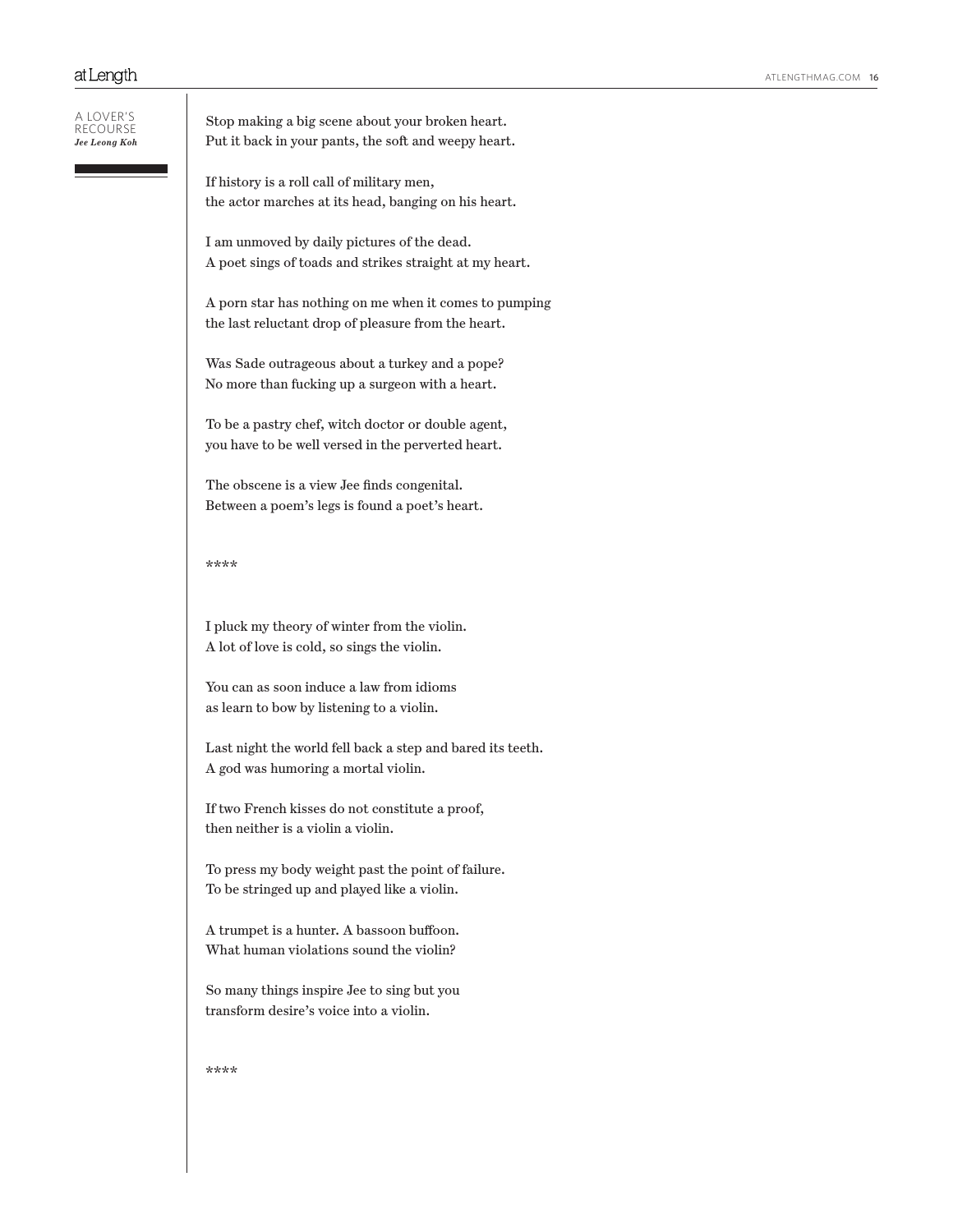| a lover's<br>RFCOURSE<br>Jee Leong Koh | This house has no landline. It has two mobile phones.<br>Face almost touching face, we speak as on the phone.     |
|----------------------------------------|-------------------------------------------------------------------------------------------------------------------|
|                                        | My ears are losing your dear voice. You have not called.<br>Text messaging has nothing to do with a phone.        |
|                                        | What tragedy can be averted, and what poetry,<br>if Romeo could get Juliet on the phone.                          |
|                                        | Last April Dad was diagnosed with COPD.<br>Freud liked to listen but he did not like the phone.                   |
|                                        | Once with a novelist, once with a lab technician,<br>I stroke my cock to their instructions on the phone.         |
|                                        | We now suffer a vague continuous anxiety.<br>We do not lose but are always losing the phone.                      |
|                                        | You know the question when midnight abruptly rings.<br>Don't panic, Jee. It's only me, Death, on the phone.       |
|                                        | ****                                                                                                              |
|                                        | I miss my train and end my travels in a station.<br>I cannot ride the whistling wind out of the station.          |
|                                        | He had a feeling for vast things that come and go.<br>He came from a small country with one train station.        |
|                                        | Today, like yesterday, work will be riding the train<br>from Woodside to the river, passing Bliss Street Station. |
|                                        | The 7 train rattles my window at all hours.<br>A window is not a station. A window is a station.                  |

My poems, I realize, have a penchant for definitions. A definition is a small halt at a brief station.

I could compare my life to many awful things. How else to wait out the long wait at the last station?

Wait, Jee, though the winds blow hard at this elevation. One summary action will consecrate this station.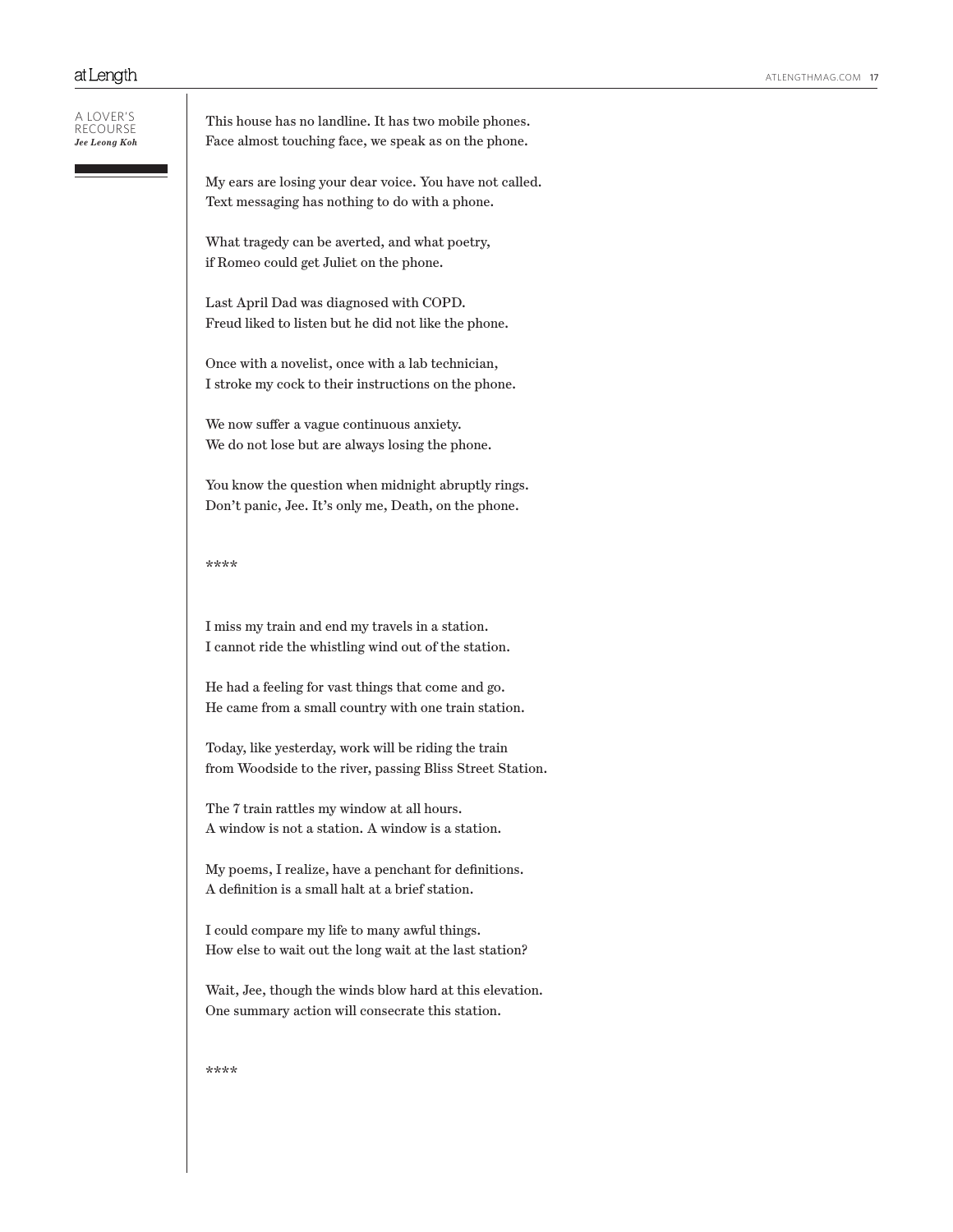#### A lover's recourse *Jee Leong Koh*

Morning I sat in bed and opened up a book, put it down, picked another, put down a fourth book.

Iowa decides for gay marriage today. So proud of his home state, he writes on Facebook.

The sun is shining but I am in shadow here. The bulk has fallen from the binding of the book.

What can I say to you? How will you take my words? The real question: how does alone advance our book?

There was too little to begin with. (Or too much.) Two dates are not enough for writing a good book.

That is the lesson of the sun. Except the nights instruct me how to press the sun into my book.

Because I dare not tell you, Love, what possesses Jee, my heart has written up my suffering in a book.

\*\*\*\*

I was so proud to keep my garden free of gold but creeping age has grown a stout regard for gold.

This distribution of the sun to those in want I will compare to semen sooner than to gold.

Imagine my dismay, whenever I dream of you, your desert image bellows with the horn of gold.

Late Monet glazed the painting of his garden path with vegetable yellows and not with varnished gold.

When I am gone, bury me in a twist of myrrh. Don't burn my body or my heart will show your gold.

My hands have learned to work in music, taste and scent. Adorable, teach me to work also in gold.

The painting, finished, signed in the right corner, *Jee*, will gather in the radiant godhead all the gold.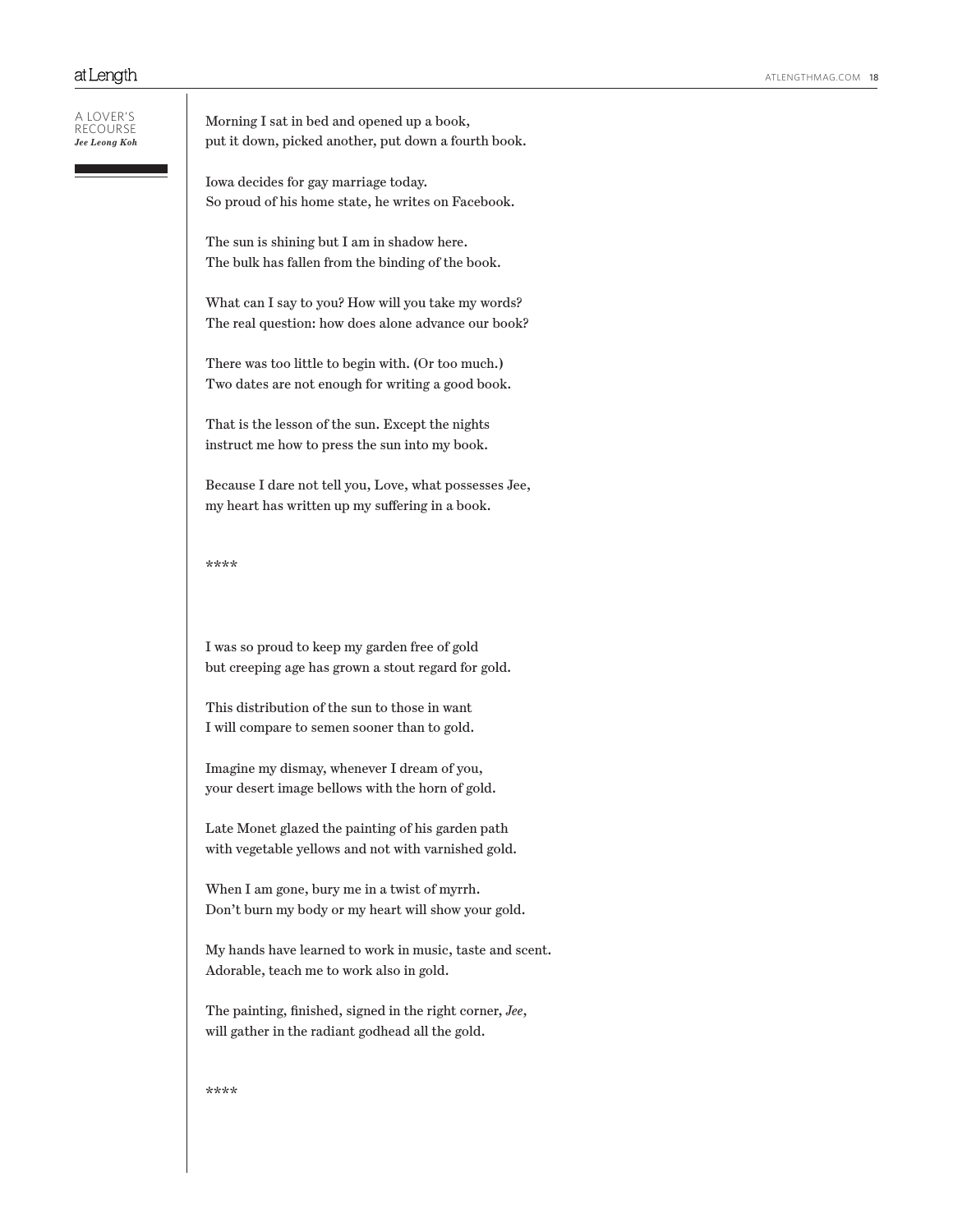A lover's recourse *Jee Leong Koh*

## While I was scratching my name in the sand with a stick, she said there are more than two ends to every stick.

In family altars, red and dark and permanent, every stone urn insisted on an incense stick.

Modest by European standards the concert hall flew me to the New World on a waving stick.

I was good at school and so I got the carrot. The dumb, the willful and the odd, they got the stick.

Tramping up and down Lake Windermere with her, our hands cut from the wind a sturdy walking stick.

Despite the sweat, nothing grew in the parade square except the sun, the lapses and the swagger stick.

Nothing must move or you are out, Jee, of the game when you reduce the growing clutter stick by stick.

\*\*\*\*

To build a house entirely made up of tiles and to retain it after losing all the tiles.

Terrazzo. Linoleum. Parquet. Ceramic. Glass. It is so hard to settle on one kind of tiles.

To enter paradise from Calat Alhambra requires following the pattern in the tiles.

The proudest thing I have done for my father's house is to replace the PVC with marble tiles.

He brings his body to the edge, and then turns back to lay another fired tile by the first tiles.

A beach can be a grave but cannot be a house. No reason, Sea, to line your mouth with fallen tiles.

If union is impossible, contact has to do. An orchard, Jee, may grow from juxtaposing tiles.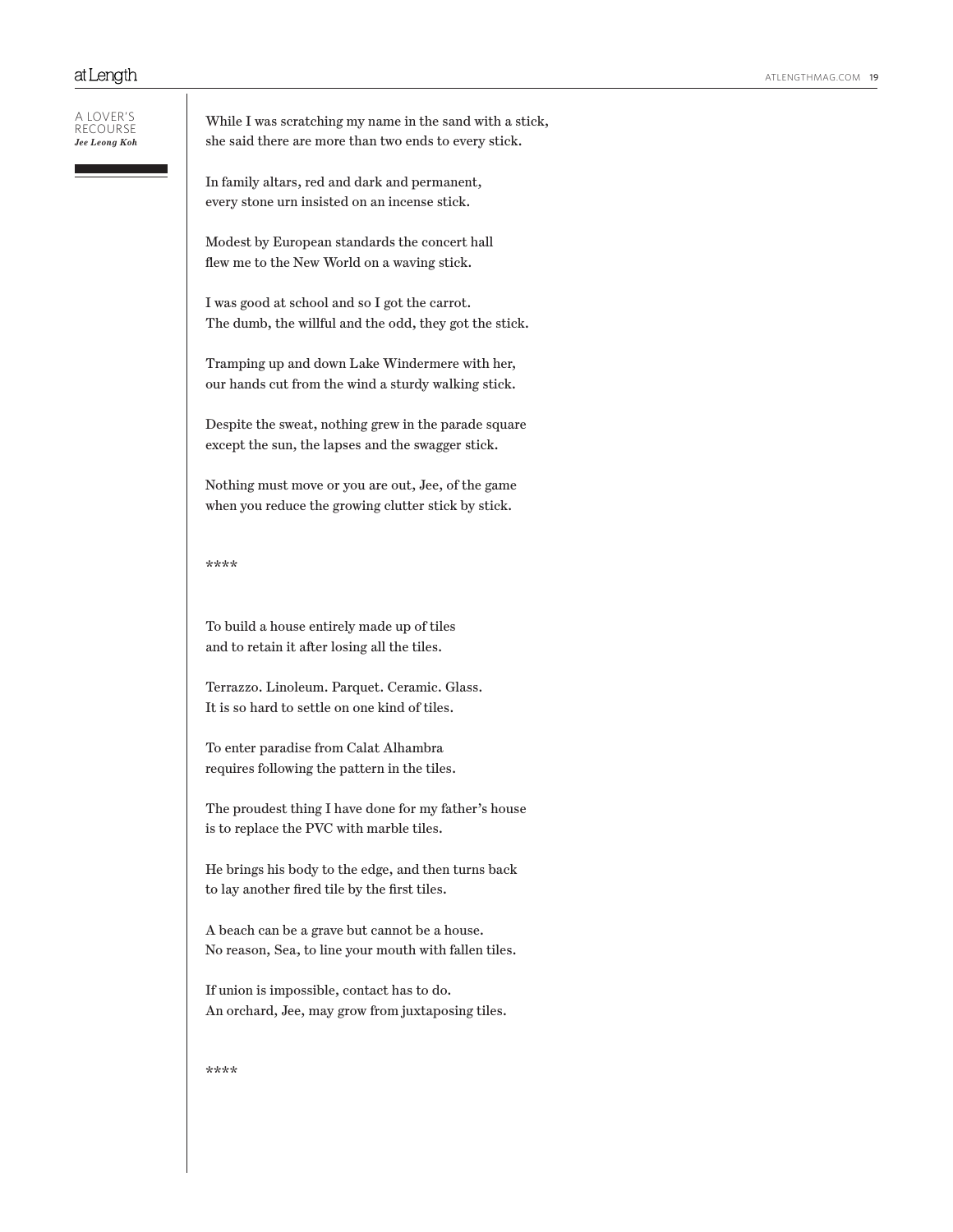A lover's recourse *Jee Leong Koh* Among the ways to take a good look at a tree, the best is to lie down and look up at a tree.

I can no more hold you by naming qualities than sacred names etched in the bark possess the tree.

All that I touch of you are touches and not you. A torn branch does not make the tree less of a tree.

Your life—your speed—moves independently of mine. Looking elsewhere does not hasten or slow the tree.

Being is your glory, which no one can take from you, unless they take you down, for burial, from the tree.

The angel of despair, the demon of desire, the many leaves that flutter on an unmoving tree.

Jee, lay your anguish on the ground and look up. The tree. The sky. The tree. The sky held by the tree.

#### \*\*\*\*

I read *fulfillment*, and my mouth is filled with honey. His cock spooned down my throat enormous gulps of honey.

So many nights surveyed the country from afar. The settlement mornings deepened from milk to honey.

The man I lived with for a year laughs after he comes. So much excitement, he thinks, for so little honey.

Every day I drink seven cups of instant coffee. A cough catches my throat, I drink hot water and honey.

My soul will study hard the satisfaction scriptures. The beaver will build dams. The bee will make honey.

Give him excess, for nothing quite exceeds like it. Push past the point of honey, there pours still more honey.

Push past the point of honey, Jee, come on the hive, the humming work, the stings, the wings, the hunk of honey.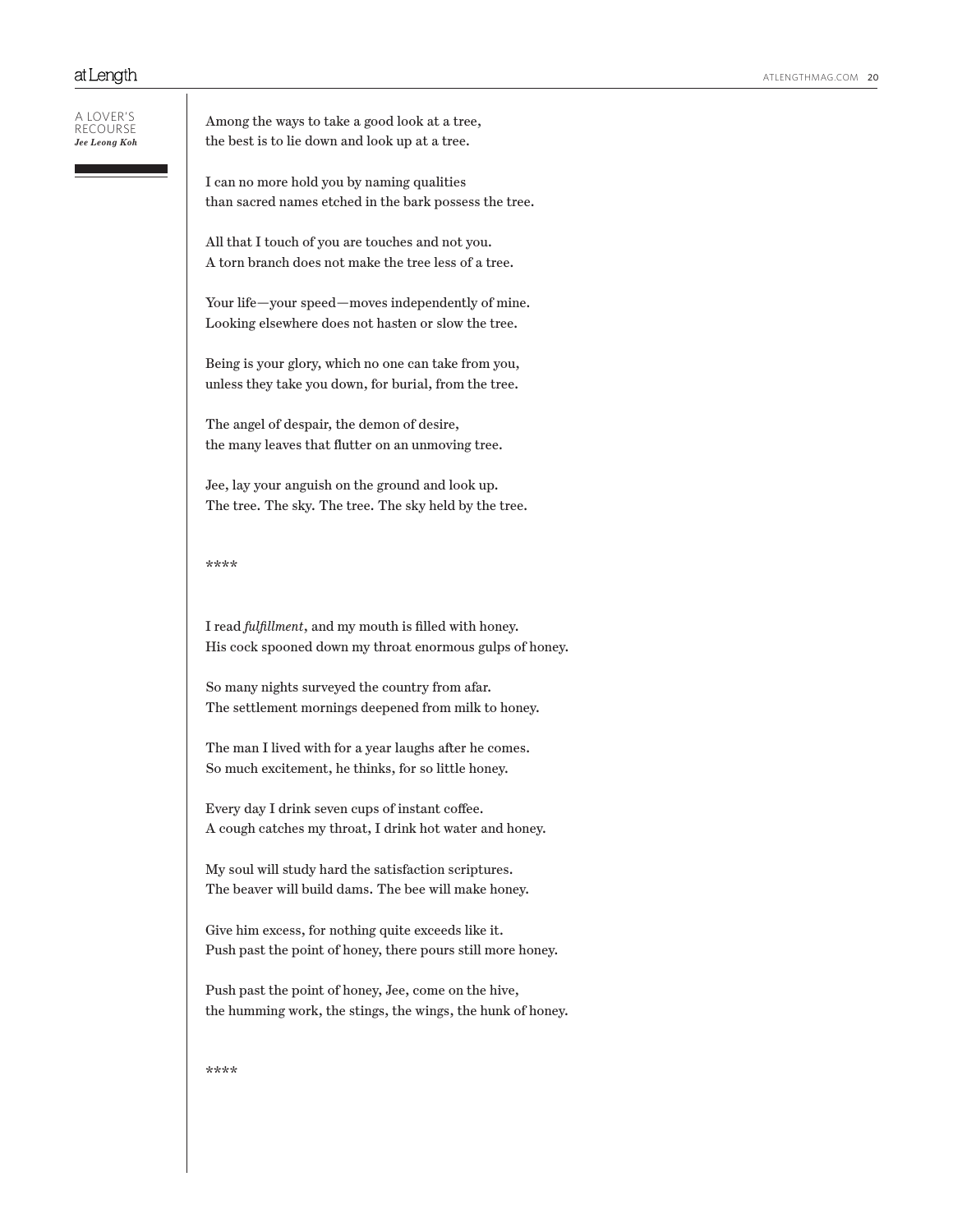| a lover's<br>RECOURSE<br>Jee Leong Koh | Deep in your words, you realize you are your own father,<br>and son, beloved, lover, but most of all a father.<br>About this man whose kisses are fading from my mouth<br>I write, and make him up as if I were his father. |
|----------------------------------------|-----------------------------------------------------------------------------------------------------------------------------------------------------------------------------------------------------------------------------|
|                                        | When she conceived of God, Mary composed a hymn.<br>Jesus' mother yipped when fucked by James's father.                                                                                                                     |
|                                        | The man, a big Broadway producer, spreads my ass.<br>I think of sitting on the shoulders of my father.                                                                                                                      |
|                                        | That these poems will not resuscitate the past<br>does not stop me from writing once upon a father.                                                                                                                         |
|                                        | The bitter truth is this: I write alone at home.<br>Here is no lover or beloved or son or father.                                                                                                                           |
|                                        | Here lies a man who sowed his words among the thorns.<br>No other children in the park will call Jee father.                                                                                                                |
|                                        | ****                                                                                                                                                                                                                        |
|                                        | No tropical undergrowth has stepped into a grove<br>but I think our second date is a kind of grove.                                                                                                                         |
|                                        | After the hours made love, they put on their shoes.<br>They are not allowed to reenter the grove.                                                                                                                           |
|                                        | The animals of thought are sacrificed to it.<br>My hands empty bowls of semen round the grove.                                                                                                                              |
|                                        | Repeat a word of power, like a ritual bird,<br>until the nonrepeatable comes from the grove.                                                                                                                                |
|                                        | When my body forces in between the trees,<br>it finds another place—a beach—and not the grove.                                                                                                                              |
|                                        | Before they piss, they ask forgiveness of the trees.<br>The soldiers know the nameless thing done in the grove.                                                                                                             |
|                                        | Love is the name Jee gives to what cannot be named,<br>now is the time, and where he worships springs a grove.                                                                                                              |
|                                        | ****                                                                                                                                                                                                                        |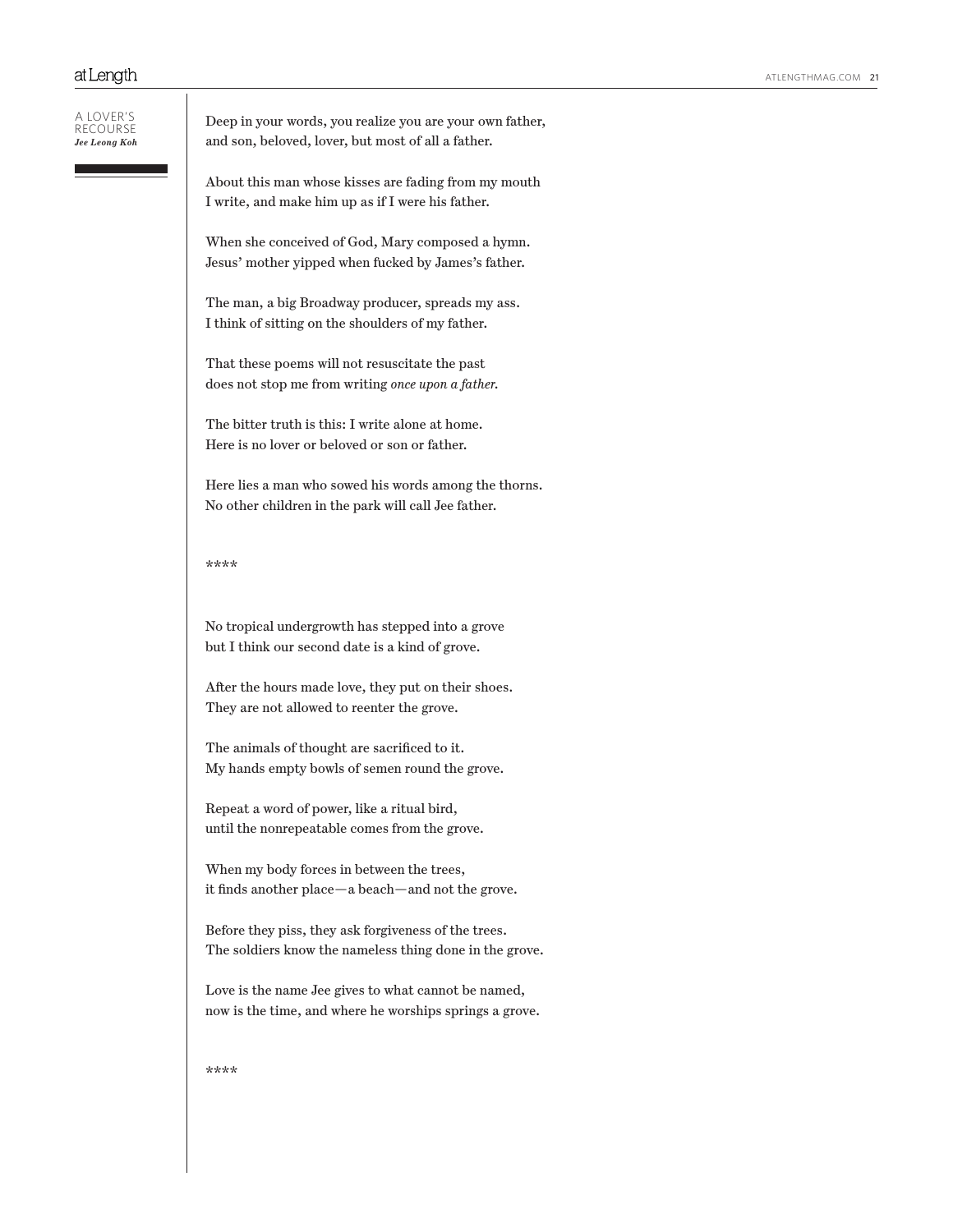A lover's recourse *Jee Leong Koh* In the cloister, in the Temple of the Sacred Fountain, a monk is scooping up dead pigeons from the fountain.

Sick of the void, they grew a body round the heart after they had devised a garden round the fountain.

Quiet evenings change the body to an aqueduct, the phallus celebrating the stonework a fountain.

*Night has come; now all fountains speak more loudly,* so Nietzsche writes, *and my soul, too, is a fountain.* 

The reason a woman brings her buckets to a well is the same reason swimmers embrace by a fountain.

The sound of my poems may be compared to a well's but I would like to think they glitter like a fountain.

Jee, you may quarry from the sun the finest stone. A form, without love's pressure, does not make a fountain.

### \*\*\*\*

Enclosed in the unstamped envelope of my skin a seven page essay on the beauty of your skin.

My hands cannot surprise and so tickle my soles. Miracles have to come from outside of my skin.

If one spear misses, number two will find its mark. The scalp is but another name for human skin.

You have heard the unceasing roar of waterfalls. You have not heard the volume of unbroken skin.

The state of Earth is not more softly draped with air than this man's testicles are swaddled with his skin.

I grow hardest from making a man groan with pleasure, from diving naked in and rippling through the skin.

As for your cock, Jee won't address its voiceless suit until he has declared his force inside your skin.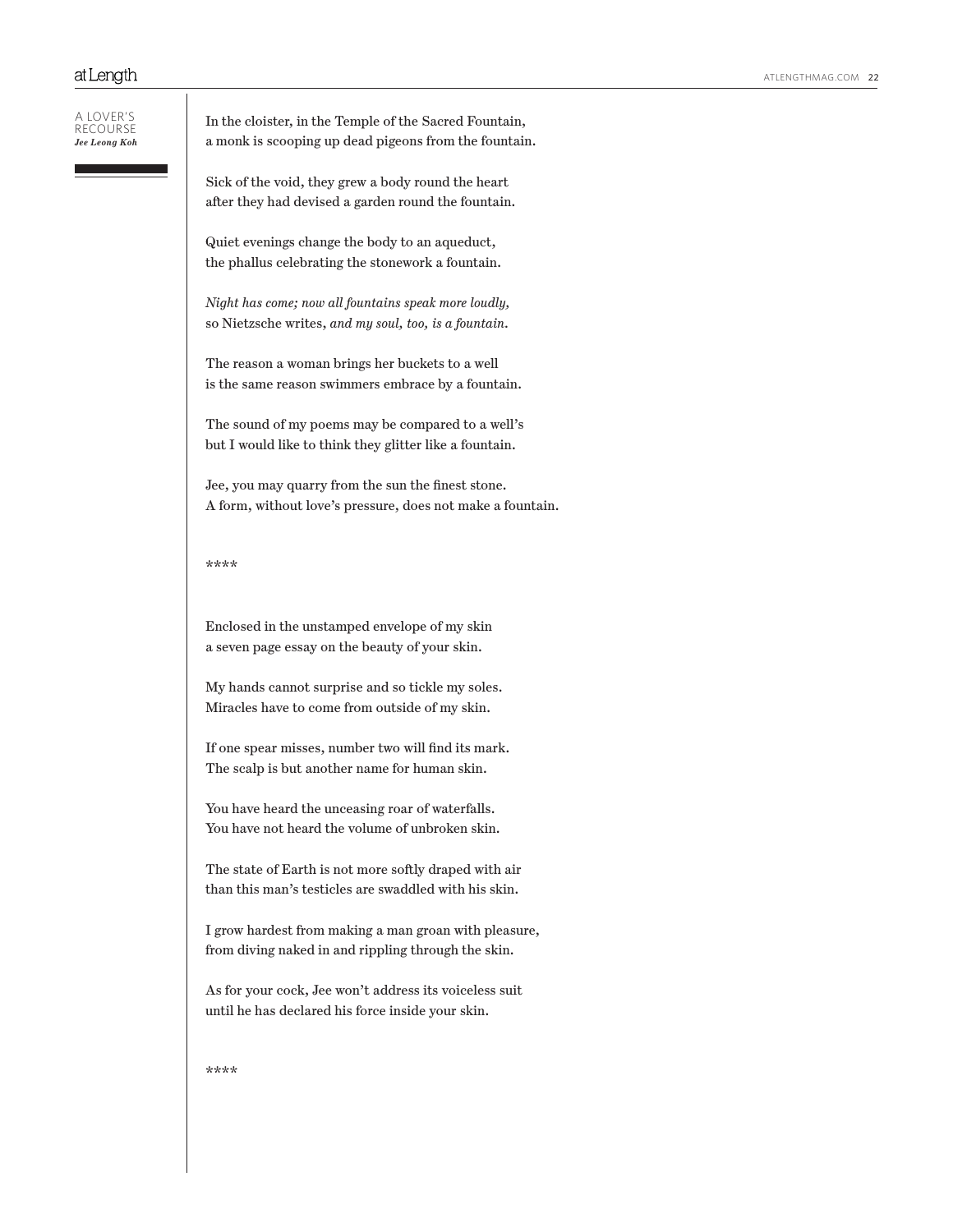A lover's recourse *Jee Leong Koh* So happy to find *anima* in *animal*, as if you are ashamed of being an animal.

Man is as far from animal as love from lust, the distance measured in units of animal.

How quickly I give up philosophy in bed! As envy is to monster, joy is animal.

The mind thinks, *he would call if he were not so busy. I love you. Why don't you love me? cries the animal.*

Asked to explain in one page what makes a great man great, the boy turned in one phrase, *esprit de l'animal.*

A strong man stands behind every successful state. Behind every strong idea lurks an animal.

The Chinese zodiac says, Jee, you are a dog. It's wrong. You are ringmaster of the animals.

\*\*\*\*

You smell your fault as readily as you hear a bell. Ignorance rings a school bell, ego a church bell.

The loop of wire moves along the twist of wire. Steady your hand or desire will sound the bell.

I ache for the beautiful young men I pass on streets. They do not know they are beautiful bronze bells.

Out of the party chatter rises a cathedral. My tongue keeps ringing my head that is the bell.

He has heard of, but has not heard, the onehand clap. He has tapped many bodies but has not heard the bell.

I hope perfection does not lie in quietness. A poet builds his house in the fading of a bell.

The fading is a fault but silence is an itch. Most unendurable, Jee, is the unrelenting bell.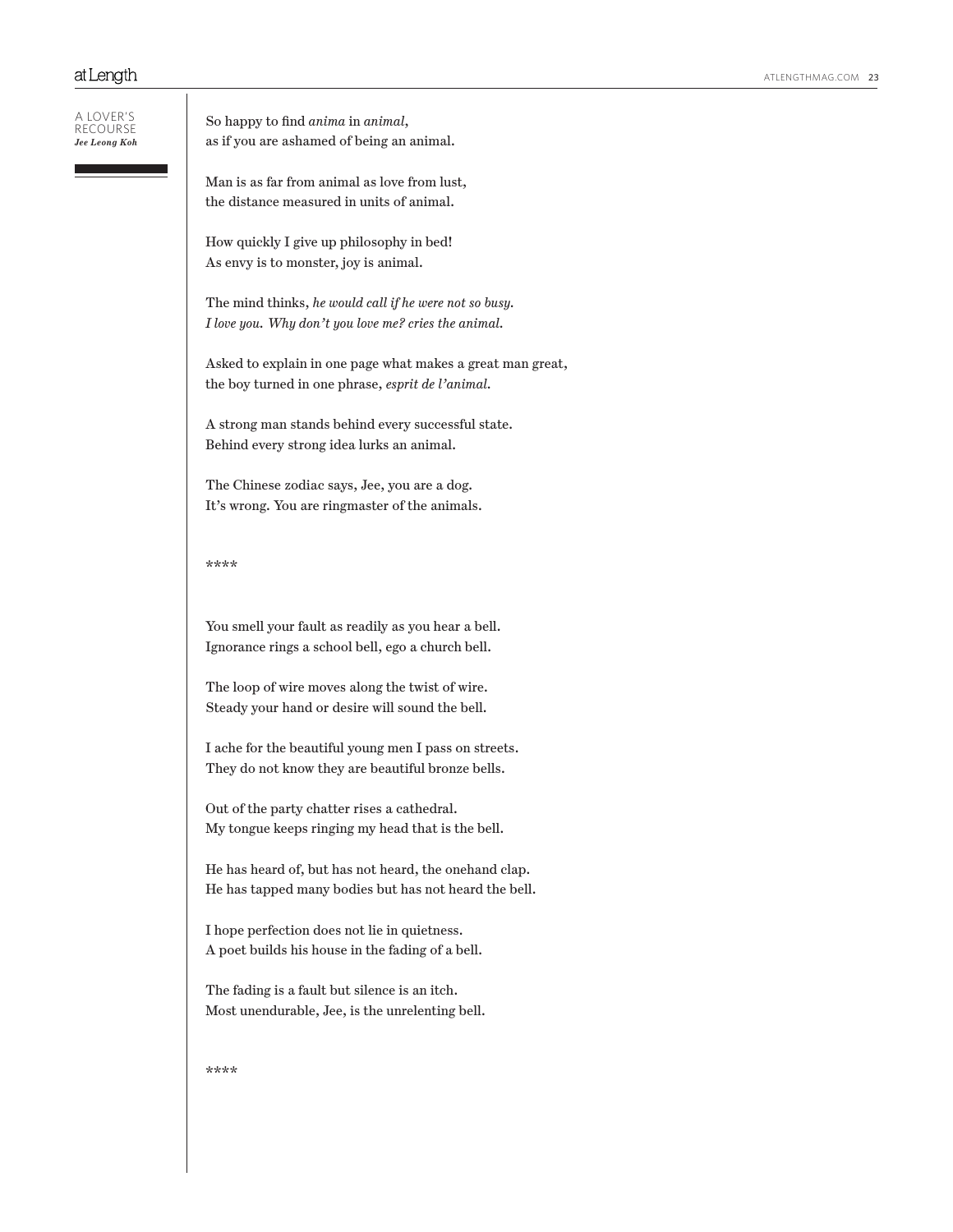A lover's recourse *Jee Leong Koh*

If I should die today, the world has still its sun and nothing is, I think, less mournful than the sun.

What is this world? A ship or a shiptearing rock? And does the lighthouse look anything like the sun?

We met both times at night, on clear but starless nights. I have not seen—may never see—you in the sun.

As far as poems are from person, or as near, so far and near revolve the planets round the sun.

Because I have seen it since I first could see, I think I know—poor fool!—the power of the sun.

I would hold you with such a warm and bright import that you can say, when I am gone, *he was my sun.*

The source, the means and the effect combined in one: these poems rise, Jee, with the rising of the sun.

## \*\*\*\*

To dream of union is to dream the world in words, the multifarious world conferring with two words.

Pick up a fragment of the world, let's say, a stone, and feel the heart—*hard* and *soft*—in the fist of words.

Lean on a week as you would on a walking stick and learn the *long* and *short* of timetravel in words.

When a backdoor is pried open and shows a cave, do you go *in* or stay *out* of the house of words?

You know the *ups* and *downs* of falling deep in love. You know the stairs, that flowering tree, are made from words.

The road is for the wound. The knife is for the shoes. The poem unites in time two dislocated words.

God breathed into Adam and gave him life at once. You kissed Jee twice, first on his mouth, then on these words.